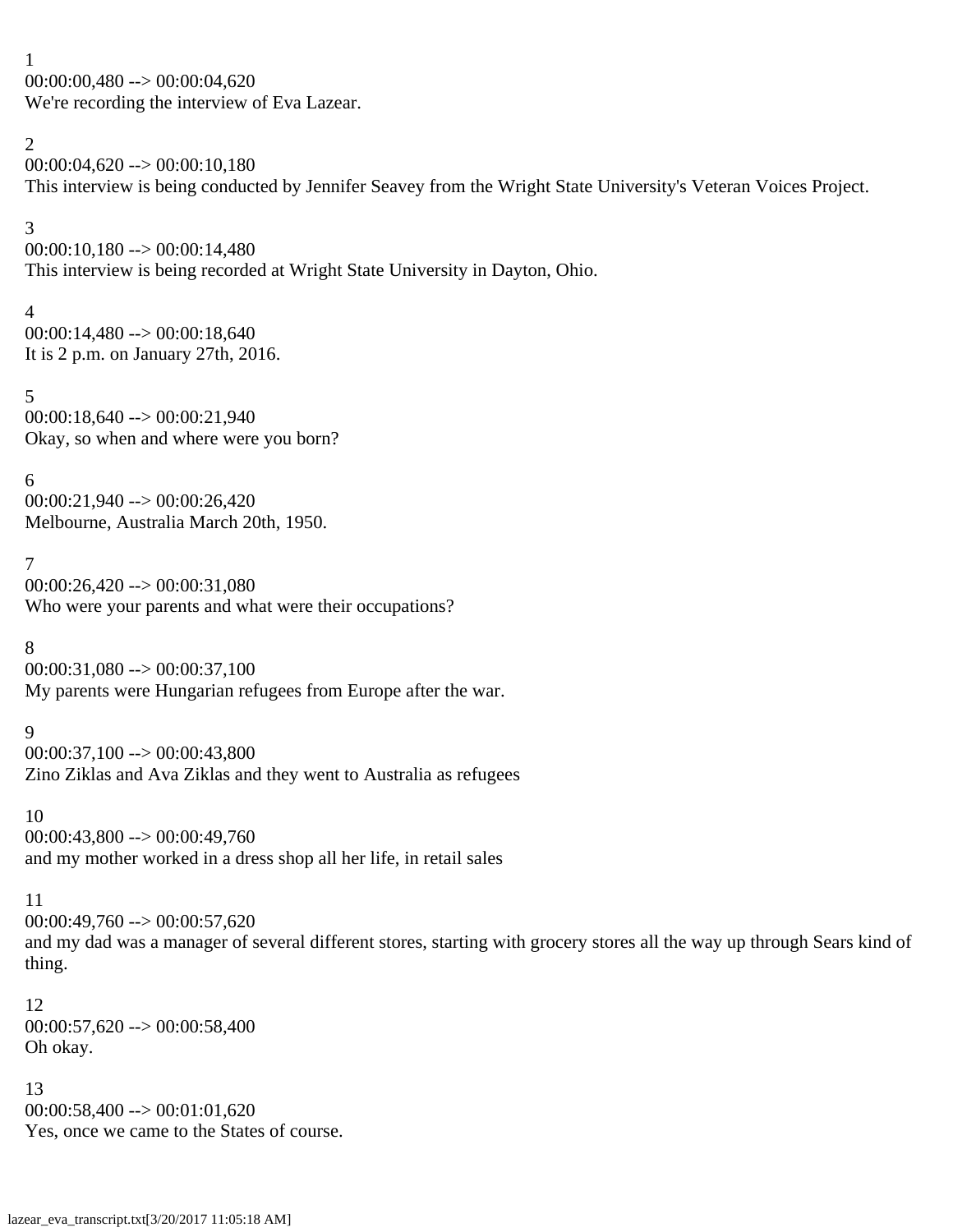14  $00:01:01,620 \rightarrow 00:01:03,860$ So how did you guys come to the States?

### 15

 $00:01:03,860 \rightarrow 00:01:17,460$ It's kind of a long story. My mother and dad were in Hungary in 1944 as the Russians were coming in.

# 16

 $00:01:17,460 \rightarrow 00:01:27,480$ Their families not knowing each other, each left Hungary in that year, just before the Russians moved in

# 17

 $00:01:27,480 \rightarrow 00:01:35,160$ and they went to a place called Passau, Germany and there they met at the gymnasium at the high school.

# 18

 $00:01:35,160 \rightarrow 00:01:44,600$ My father was 18 years old when he and my mother married, my mother was 19.

# 19

 $00:01:44,600 \rightarrow 00:01:52,420$ Well back then in Europe that was a no no, because it was right after the war, my dad was just a young kid

# 20

 $00:01:52,420 \rightarrow 00:02:02,860$ 

and they said he couldn't support a wife and she was older than he was and technically they wanted them to be ten years older than the husband

# 21

 $00:02:02,860 \rightarrow 00:02:05,460$ so that they could take care of them, be established and all that.

# 22

 $00:02:05,460 \rightarrow 00:02:11,620$ So my dad's family disowned him and because my dad's family disowned him

# 23

 $00:02:11,620 \rightarrow 00:02:17,520$ 

as refugees, he did not want to go where his family was going, his family was going to America.

# 24

 $00:02:17,520 \rightarrow 00:02:26,280$ 

So he told my mother, who by the way at this time when they went to Italy to pick up a refugee boat, was pregnant, but she couldn't tell anybody,

# 25

 $00:02:26.280 \rightarrow 00:02:31.100$ because they would have left her. They would not take her on a refugee boat.

# 26

 $00:02:31,100 \rightarrow 00:02:44,120$ So she was about oh, almost nine, eight weeks pregnant with me and she didn't tell a soul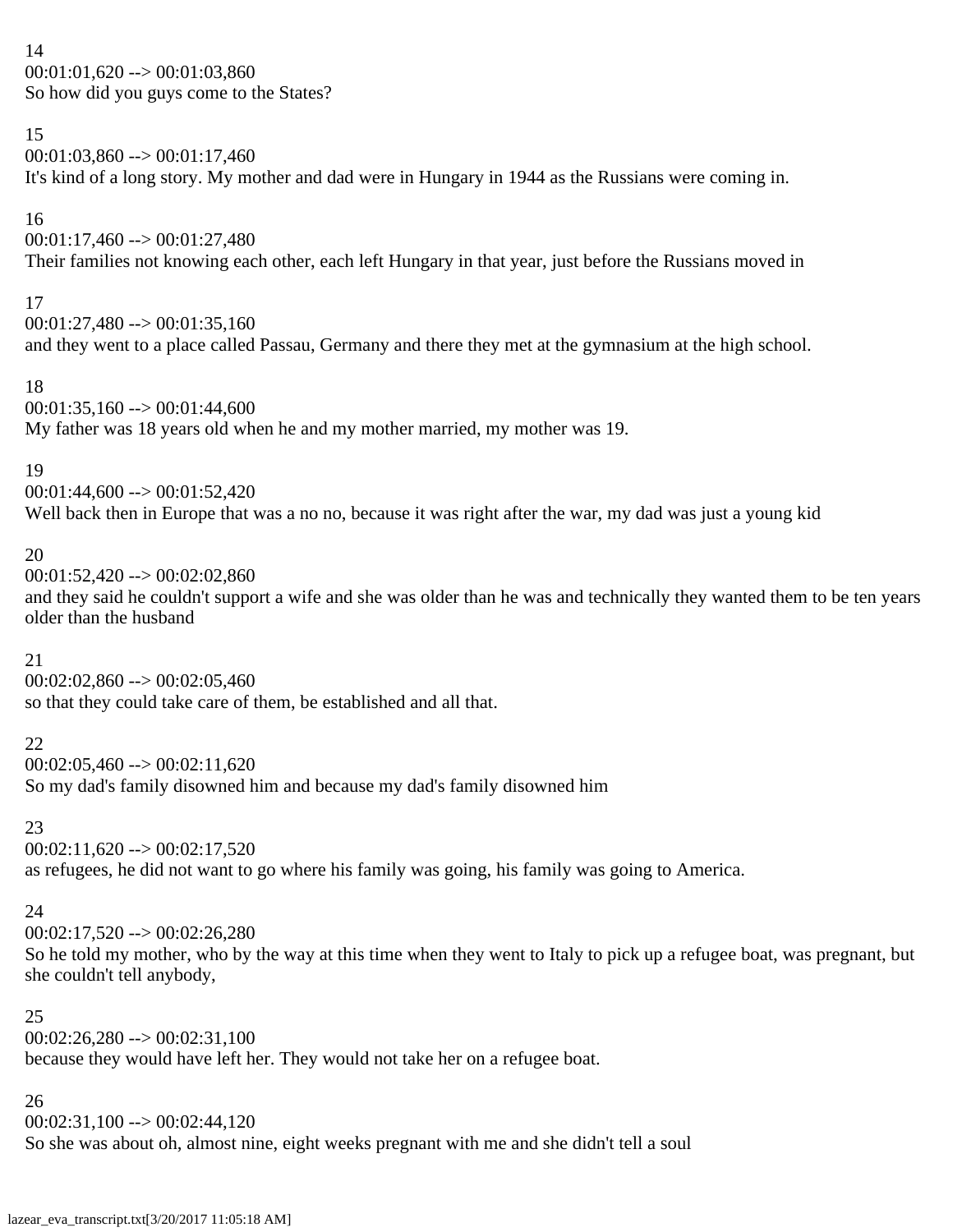00:02:44,120 --> 00:02:49,540

and my dad said we'll take the first boat that comes to South America,

### 28

00:02:49,540 --> 00:03:01,900

Brazil preferably or Australia. Well as it happened, the Australian boat came first. So they boarded the Civil Aird refugee ship and went to Australia.

### 29

00:03:01,900 --> 00:03:12,420

Well my dad's family decided that after five years when the marriage had broken up, they would look him up and see what they could do for him.

### 30

00:03:12,420 --> 00:03:22,060

Well after five years they sent the American Red Cross to Australia to look for him. My dad fended that off for several years.

### 31

00:03:22,060 --> 00:03:28,600

My uncle kept insisting that he should come to America and that he would pay his way.

# 32

 $00:03:28,600 \rightarrow 00:03:37,760$ My uncle's a doctor and so my dad after three years of cajoling and you know, he finally said yes.

# 33

00:03:37,760 --> 00:03:44,380

So by this time he had five kids. Yes, obviously the marriage had not broken up

# 34

 $00:03:44,380 \rightarrow 00:03:53,600$ and so in October of 1957 he came alone, my uncle sponsored him and came to America,

# 35

 $00:03:53,600 \rightarrow 00:04:01,920$ left my mother in Australia until January and then he sponsored her and the five of us to come to America.

### 36

00:04:01,920 --> 00:04:03,280 Oh okay, wow.

### 37 00:04:03,280 --> 00:04:05,400 Yeah, that's why I said it was a long story.

38  $00:04:05,400 \rightarrow 00:04:06,920$ But no, that's fantastic.

# 39 00:04:06,920 --> 00:04:09,120 [laughing]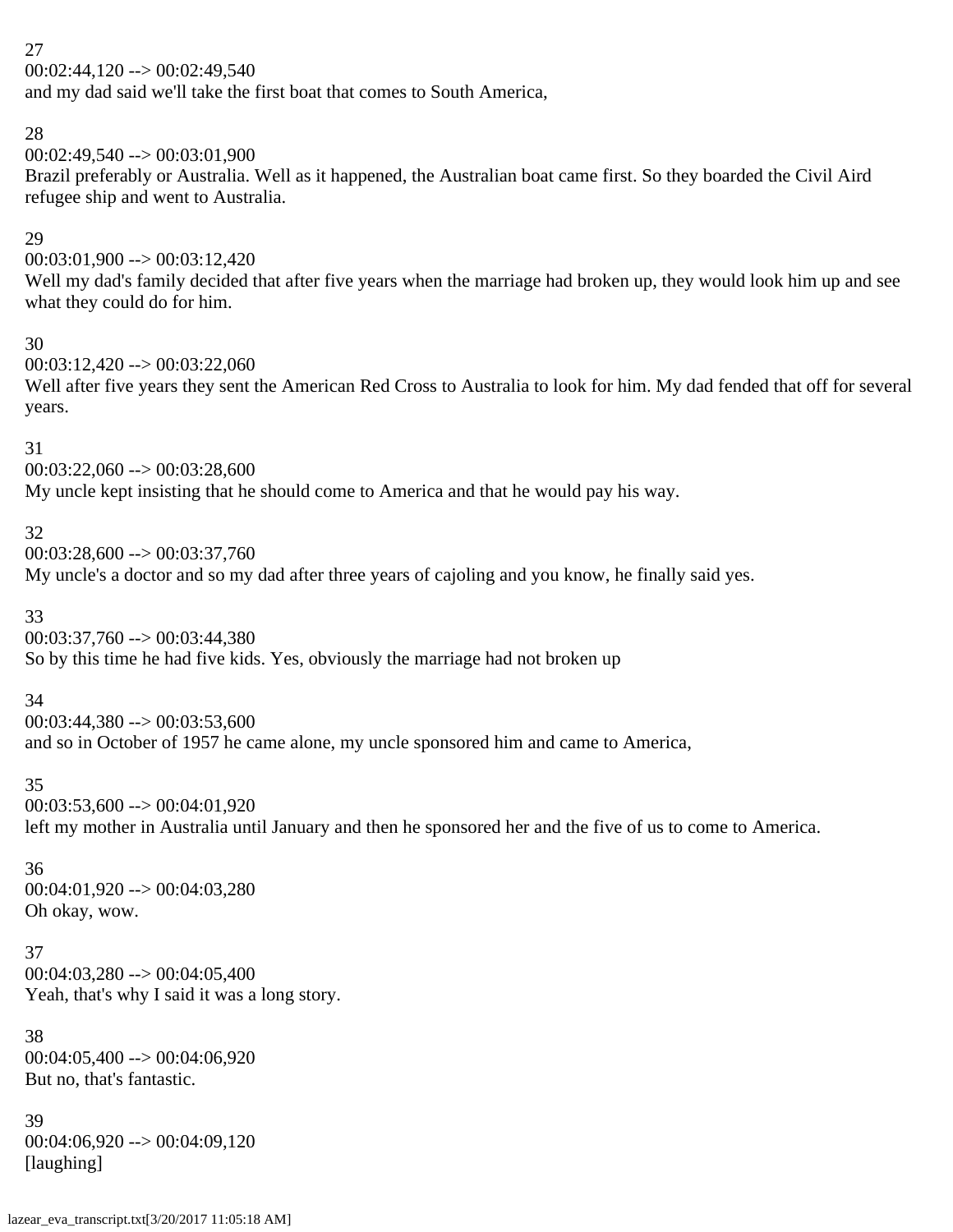40 00:04:09,120 --> 00:04:12,440 So okay, who are your siblings?

41 00:04:12,440 --> 00:04:21,300 I have two brothers and two sisters. The next two under me were twins. Unfortunately one of them has passed on.

#### 42

00:04:21,300 --> 00:04:29,000 And then I have a sister, youngest and a younger brother and they both live in Colorado.

### 43

00:04:29,000 --> 00:04:31,300 Okay, has any of them served?

### 44

 $00:04:31,300 \rightarrow 00:04:35,160$ My brother who has passed on was in the Marine Corps.

#### 45

00:04:35,160 --> 00:04:37,900 My youngest brother was in the Coast Guard.

# 46

00:04:37,900 --> 00:04:38,400 Yeah, okay.

### 47

00:04:38,400 --> 00:04:43,000 So yeah we all three of us served. My two sisters did not.

### 48

00:04:43,000 --> 00:04:47,920 Okay, so what were you doing before you entered the service?

#### 49

 $00:04:47,920 \rightarrow 00:04:55,340$ I was a high school student and I just.. I graduated in the top 5% of my class,

### 50

 $00:04:55,340 \rightarrow 00:05:09,660$ 

went to five different high schools and because I did not become a citizen when my parents became citizens I couldn't get a scholarship. I was not a citizen.

### 51

 $00:05:09,660 \rightarrow 00:05:16,920$ So I got accepted and was going to go to UCSB: University of California at Santa Barbara.

# 52

 $00:05:16,920 \rightarrow 00:05:27,800$ 

Got accepted, everything was fine until I got a notice from them that said that I would have to live on housing offcampus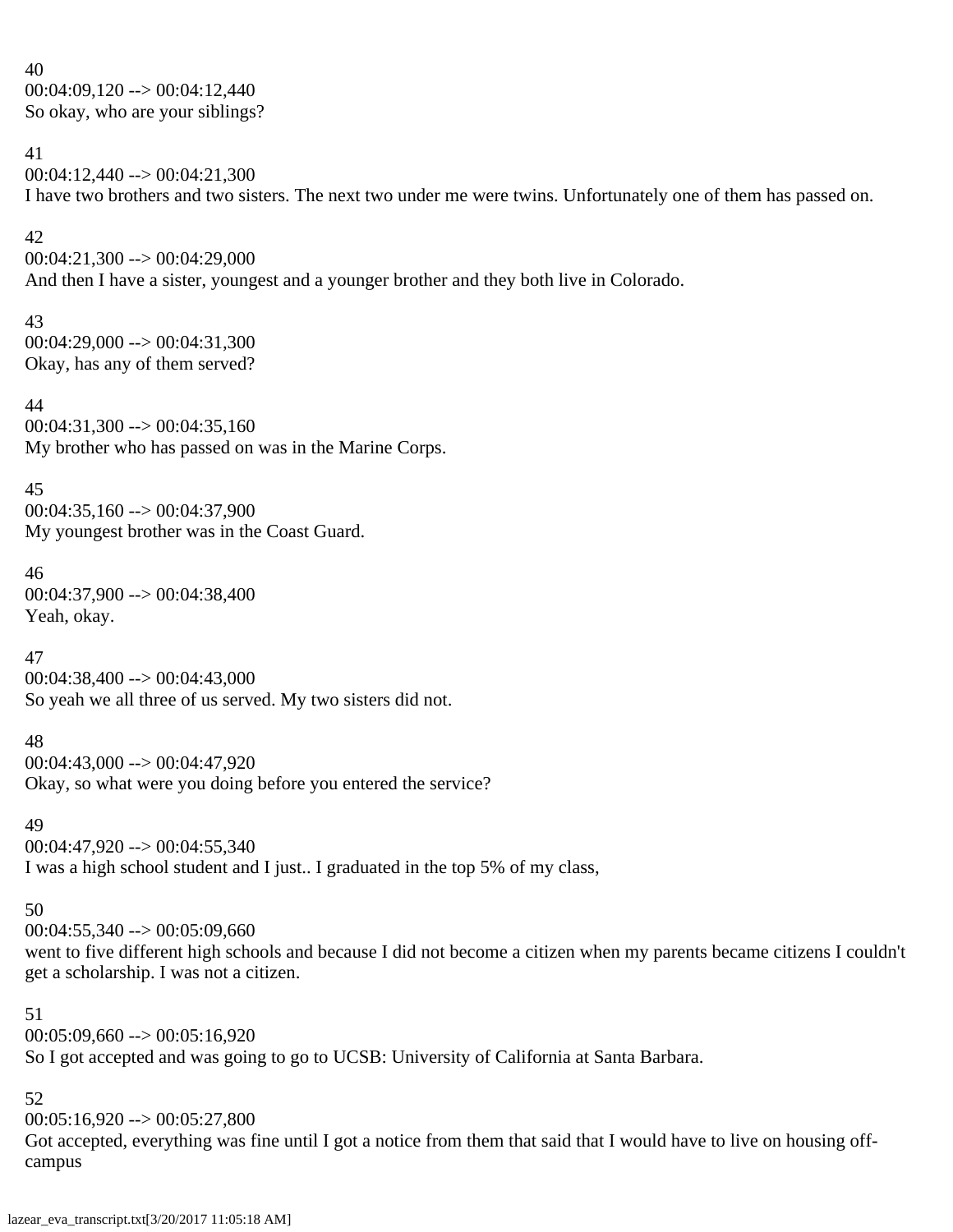$00:05:27,800 \rightarrow 00:05:43,060$ 

and they wanted to know how much my parents could afford to help pay for that and I asked my mom and unfortunately my mom said ten dollars a month was all that she could afford

# 54

 $00:05:43,060 \rightarrow 00:05:51,000$ and I knew right then and there that my chances of going to UCSB were now going to be nothing.

# 55

 $00:05:51,000 \rightarrow 00:05:58,720$ So the same day that I got that letter, my father had signed up my brother into the Marine Corps.

# 56

00:05:58,720 --> 00:06:08,040 He was not a graduate, but he wanted to join the Marines and my dad signed him and he was 17 years old, I was 18.

# 57

 $00:06:08.040 \rightarrow 00:06:15.680$ I had already graduated and he still had a year to go, but he opted to go into the Marine Corps anyway.

# 58

00:06:15,680 --> 00:06:28,260

So my father called home and he wanted some information. He wanted to know whether I remembered the first address when we first came in.

# 59

 $00:06:28,260 \rightarrow 00:06:34,140$ Now this was in 1968 and we came here in 1958, so ten years.

# 60

 $00:06:34,140 \rightarrow 00:06:45,880$ Well I remembered. I don't know why, but I'm good with numbers. So I remembered the address being 5424 Tamarin Street and I gave him that information.

# 61

00:06:45,880 --> 00:06:52,720 When he came home he said "the recruiter asked about you"

# 62

00:06:52,720 --> 00:07:03,760

and I laughed and I said "well he can ask all he wants". I at that time was dating a Navy guy and my dad said he wanted to know if you were interested in going in

# 63

 $00:07:03,760 \rightarrow 00:07:11,760$ 

and I said "no, my boyfriend would kill me for one thing and the Marine Corps, I don't think so".

# 64

 $00:07:11,760 \rightarrow 00:07:24.340$ 

He said "but they said they would pay for your college" and that's just what got me. When he said they would pay for my college I went "really,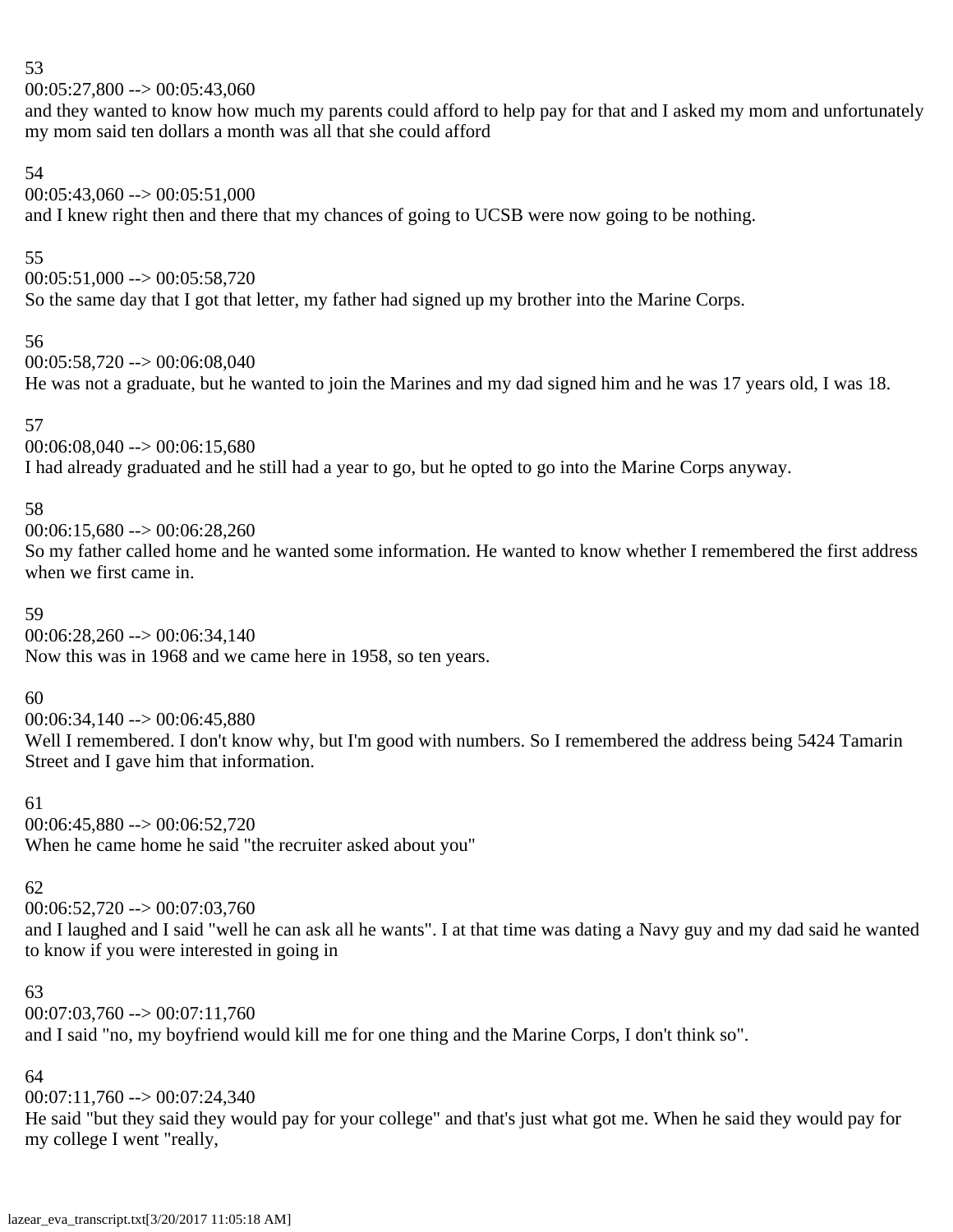00:07:24,340 --> 00:07:36,360

maybe I should look into this". So I went down and I took the ASVAB test, but I was basically just graduated from high school, working little odd jobs. I think I was working a drive-in theater or something, you know.

### 66

 $00:07:36,360 \rightarrow 00:07:45,020$ 

Prior to that I worked as BBQ Bill's in Palmdale, California as a hostess. Little miss smiley they called me, because I smiled all the time,

# 67

00:07:45,020 --> 00:07:52,900 but I wasn't doing anything and my hopes were set on going to college. So that's why I joined.

68 00:07:52,900 --> 00:07:55,540 What did you want to do when you went to school?

# 69

 $00:07:55,540 \rightarrow 00:08:01,400$ When I was in school I wanted to be a lawyer. Okay, obviously that did not work out,

# 70

00:08:01,400 --> 00:08:04,700 but yeah that's what I wanted to be, I wanted to be a lawyer.

# 71

00:08:04,700 --> 00:08:09,920 Okay, so you served in the Marines then.

# 72

 $00:08:09,920 \rightarrow 00:08:10,520$ Yes.

# 73

 $00:08:10,520 \rightarrow 00:08:13,060$ Were you active duty or is...

# 74  $00:08:13,060 \rightarrow 00:08:13,560$

Active duty.

### 75 00:08:13,560 --> 00:08:14,500 Okay.

# 76

 $00:08:14,500 \rightarrow 00:08:24,840$ 

Yeah I was active duty, I went in and saw the recruiter, took the ASVAB test and he got really excited and said "that's the highest score I've seen anybody take on it"

### 77

00:08:24,840 --> 00:08:33,440

and he said "do you want to go into the Marine Corps?" and I said "I need to check some other services". Well I went to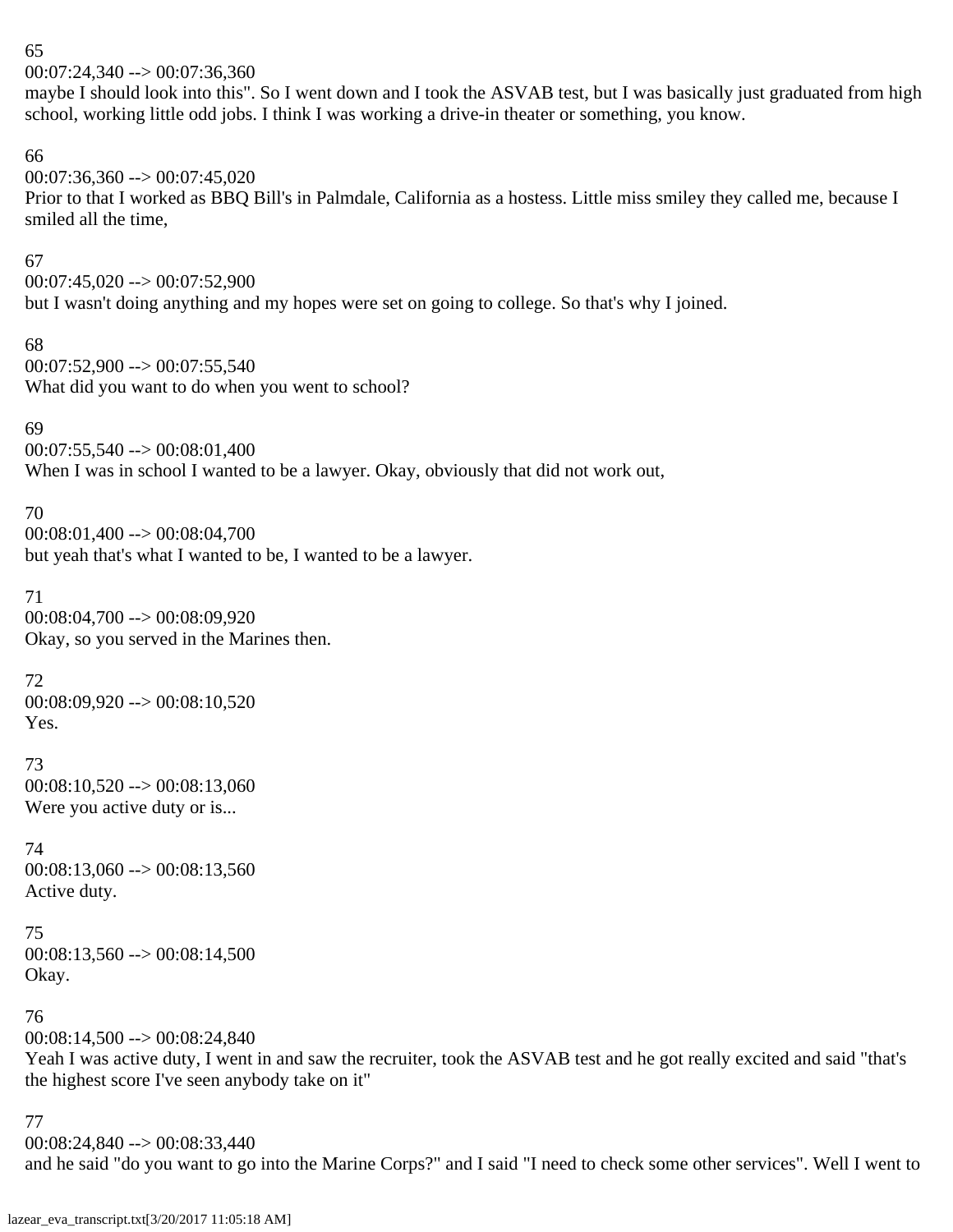### the Air Force

#### 78

00:08:33,440 --> 00:08:45,920 and the Air Force was... in order to get into the Air Force you had to have a picture taken and I was a little bit skeptical, because I thought if you have to base your

#### 79

00:08:45,920 --> 00:08:54,240

whether you get accepted or not on your picture, I probably wouldn't make it and I thought that was unfair.

#### 80

00:08:54,240 --> 00:09:00,920 So I decided to back to the Marine Corps. I didn't want Army and I didn't want Navy. I knew that because I get sea sick.

#### 81

00:09:00,920 --> 00:09:08,400 So I went back to the Marine Corps and the rest is history. Active duty.

### 82

00:09:08,400 --> 00:09:10,520 So did you enlist or..?

### 83

 $00:09:10,520 \rightarrow 00:09:11,060$ I enlisted.

# 84

 $00:09:11,060 \rightarrow 00:09:11,640$ Okay.

#### 85

00:09:11,640 --> 00:09:19,700 Yeah back then they didn't have... women were not enlisted like the guys. You know, they weren't drafted. There was no draft for women.

### 86 00:09:19,700 --> 00:09:25,980 Okay, so what was basic training like for you?

### 87

00:09:25,980 --> 00:09:40,460 [laughs] Difficult, difficult not that it was too strenuous, because I came from a family where my father was a dictator, basically.

### 88

00:09:40,460 --> 00:09:48,340

You know, European, just ruled the house with an iron fist and basically never told you that he loved you.

### 89

 $00:09:48.340 \rightarrow 00:09:53.780$ You know, it was always the bad things that you did that your remembered. So that part wasn't bad.

#### 90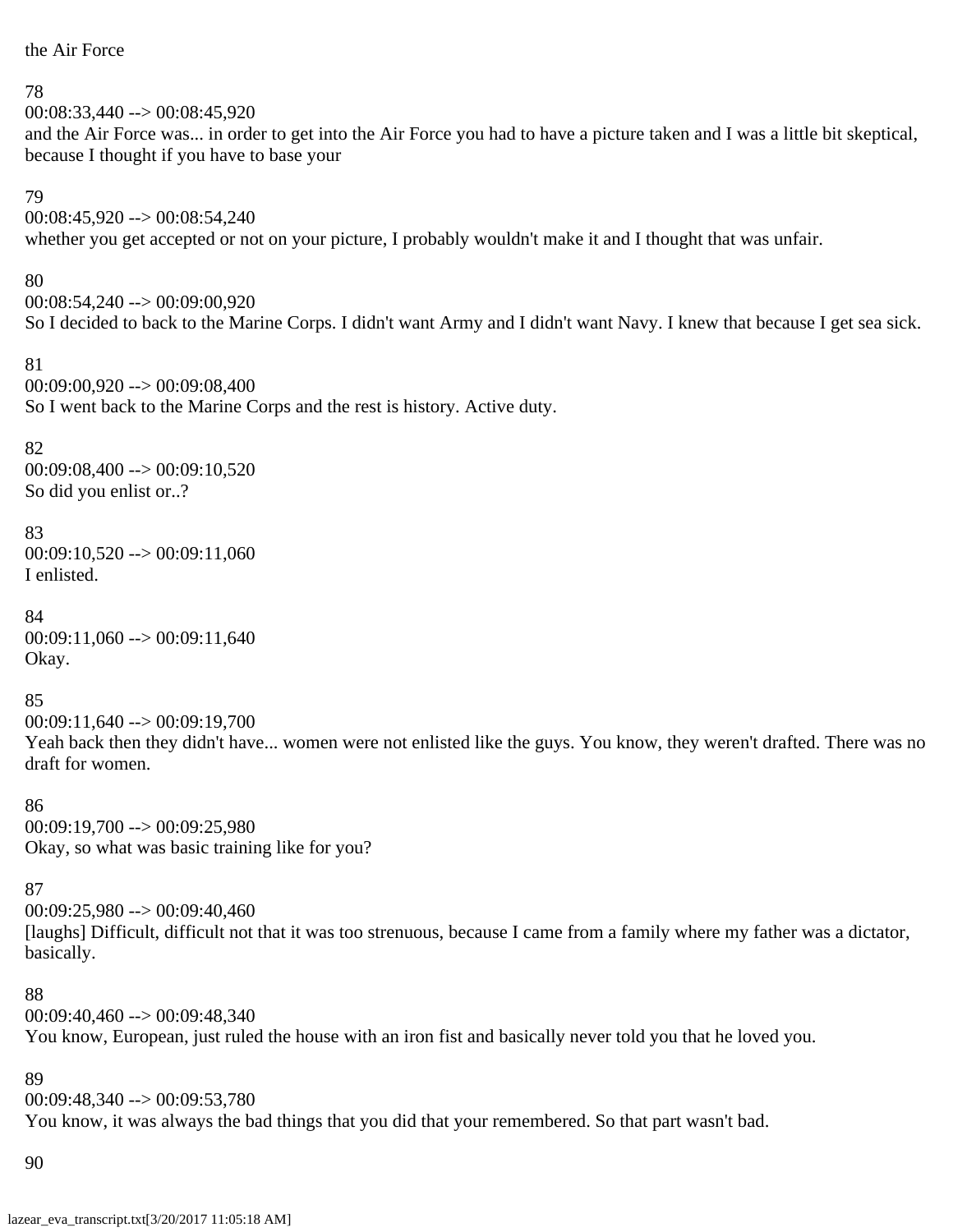00:09:53,780 --> 00:10:02,220

But I do remember a time when I completely forgot my -- my native language by the way is Hungarian ---

# 91

 $00:10:02,220 \rightarrow 00:10:03,160$ Okay.

# 92

 $00:10:03,160 \rightarrow 00:10:15,060$ and since then I've lost a lot of it, although I've picked up a lot, but back when I was in there was an incident while I was in basic training

### 93

 $00:10:15,060 \rightarrow 00:10:23,820$ when a sergeant came down to see me. I was in forth week of boot camp and we were taking a battery of tests.

### 94

00:10:23,820 --> 00:10:33,920

He came up to me and he said "when you get done here" he said "I want you to come through this door, go across to the next building, pound on the hatch until someone answers,

### 95

00:10:33,920 --> 00:10:41,460

tell them that you need to get into the interview line, and then a soon as you get to the head of the line; once you're at the head of the line

### 96

00:10:41,460 --> 00:10:51,700 then I'll come looking for you". So I finished my test, did as I was told, went across and knocked on the door.

# 97

00:10:51,700 --> 00:11:01,640 No one answered so I knocked again. I didn't pound, I didn't do anything like that. However, my drill instructor answered the door.

### 98

 $00:11:01,640 \rightarrow 00:11:13,060$ She did not appreciate the fact that I had knocked twice and so she yelled at me and she said "what platoon are you in private?"

### 99

 $00:11:13,060 \rightarrow 00:11:18,620$ And I said --- back then you sounded off --- "platoon 10-A ma'm"

### 100

 $00:11:18,620 \rightarrow 00:11:23,020$ 

and she screamed at me and she said "platoon 10-A, my platoon".

### 101

 $00:11:23,020 \rightarrow 00:11:28,820$ She said "I'll see you in my office private". Okay.

### 102

00:11:28,820 --> 00:11:39,420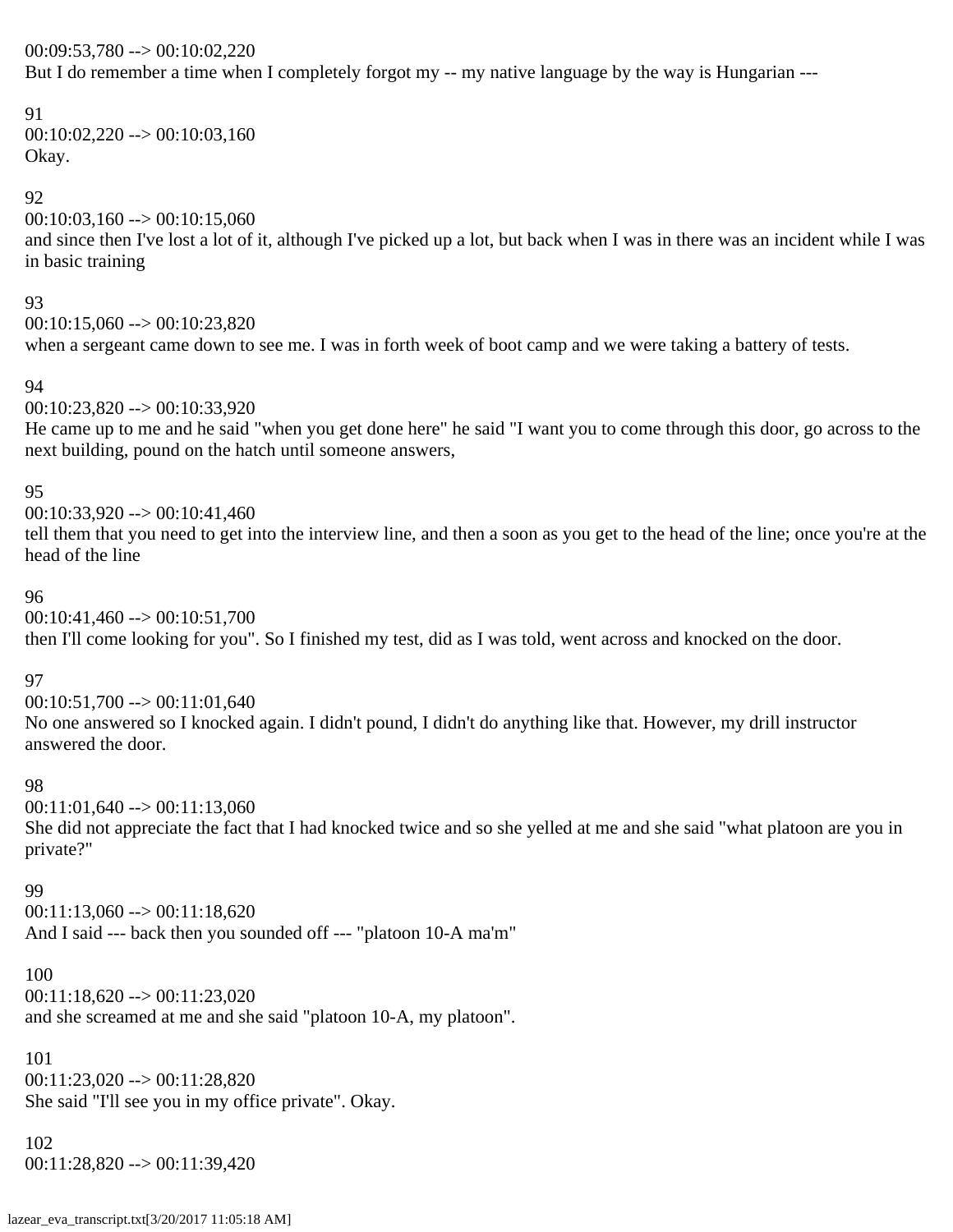I was supposed to be taking a Hungarian test. So I went in and she said "get to the end of the line".

103

 $00:11:39,420 \rightarrow 00:11:47,540$ 

Well then I had a decision to make. The other sergeant had told me to get to the beginning of the line, she told me to get to the end of the line. She was there,

104

# 00:11:47,540 --> 00:11:51,840

she had already yelled at me, so I did what she told me. I got to the end of the line.

### 105

00:11:51,840 --> 00:12:00,520

In the mean time the sergeant came down. He said "where's my little Hungarian private?" and he's looking and he looks at the end of the line and he screams "at the end of the line,

106

 $00:12:00,520 \rightarrow 00:12:04,840$ I told you to get to the beginning of the line".

107

00:12:04,840 --> 00:12:17,100 Sergent Westphal, my DI looked at me and she said "recruit, now I have two things against you. I will see you when we get back"

# 108

00:12:17,100 --> 00:12:23,820

and the look in her eye, I just knew I was dead. You know, I was going to get kicked out or something, you know.

109

 $00:12:23,820 \rightarrow 00:12:33,680$ 

So I went to the end of the line, went upstairs with the sergeant crying. Although I never would've let my DI know I was crying.

# 110

 $00:12:33,680 \rightarrow 00:12:45,420$ 

Forgot every single word in Hungarian. I was so frightened of what was going to happen to me. I thought I was going to get kicked out and there would go my college, there would go everything.

111

00:12:45,420 --> 00:12:57,300

So I forgot everything and they must've thought I was stupid, because as I'm listening to words all I could think of is what was happening. I wasn't hearing anything.

112  $00:12:57,300 \rightarrow 00:13:02,160$ The sergeant was very nice to me, but anyway.

113

00:13:02,160 --> 00:13:08,920

So then that's not the end of the story, because when I got back, back to the platoon

114

00:13:08,920 --> 00:13:14,340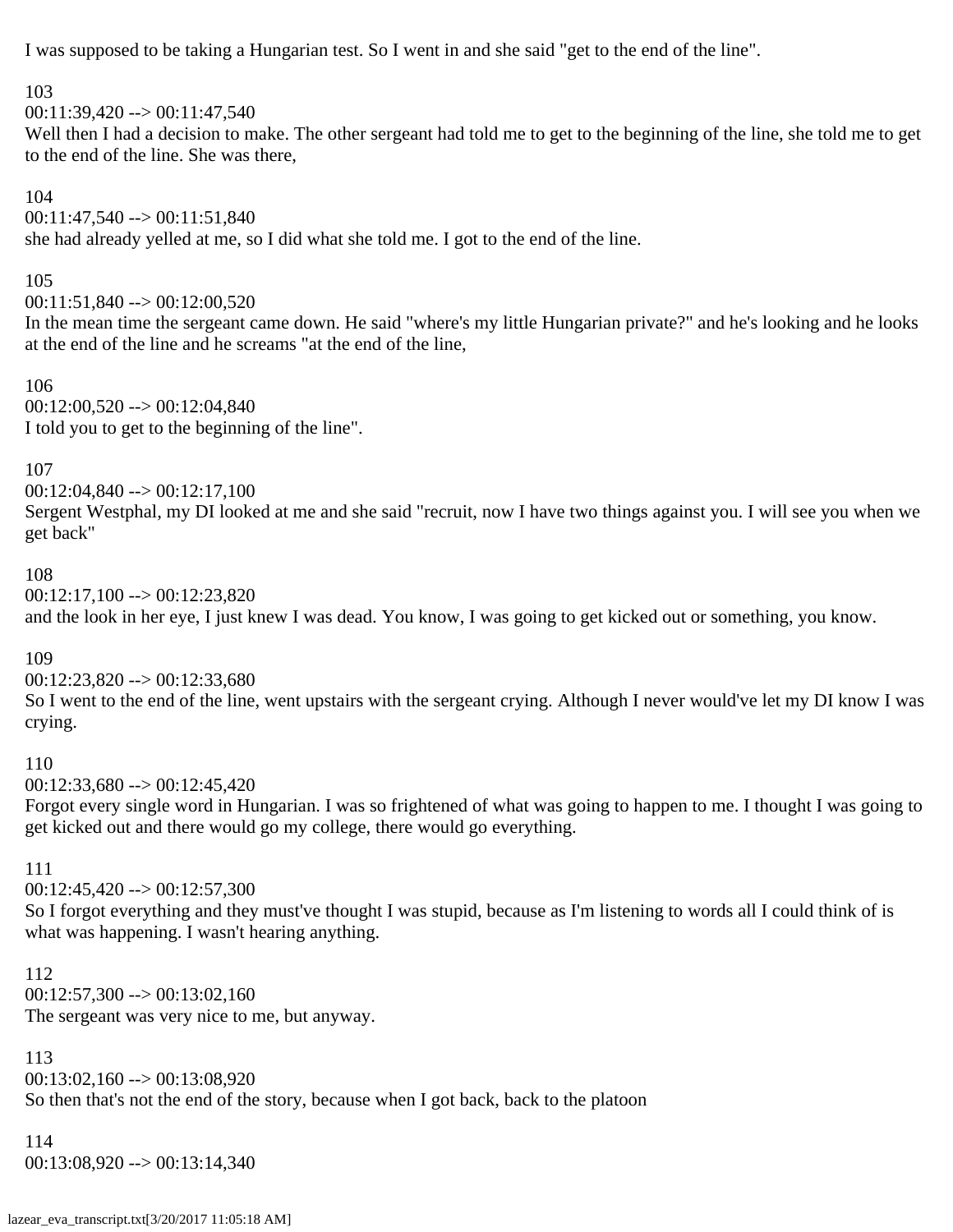I got over the intercom "I want to see recruit Ziklas in my office right this minute".

115

00:13:14,340 --> 00:13:22,380

And of course all the girls in platoon just put their arms around me "you'll be okay, you'll be okay" "oh I'm going to be thrown out" blah, blah blah.

116

00:13:22,380 --> 00:13:30,880

So I went, I did all my moves the way I was supposed to. We were taught to walk a certain way, click our heels, and stand at attention.

117

00:13:30,880 --> 00:13:39,840

My DI's right where you are right now and there's another DI over here reprimanding another recruit. Her name was sergeant Diaz.

# 118

00:13:39,840 --> 00:13:50,260

Sergeant Diaz, I heard her say to her recruit "you see that recruit?" she said "she did all her moves right and she's only been here four weeks and you've been here eight weeks and you don't even know how to do them yet".

119  $00:13:50.260 \rightarrow 00:13:55.500$ My DI said "and this is one of my worst ones".

120  $00:13:55,500 \rightarrow 00:13:57,120$ [laughing]

121 00:13:57,120 --> 00:14:05,920 So that just put the fear of God in me even more.

122  $00:14:05,920 \rightarrow 00:14:12,360$ I'll bet her table wasn't as wide as this one was, maybe half the size.

123

 $00:14:12,360 \rightarrow 00:14:20,260$ 

She pulled out from her drawer a mirror, she came around the table, stuck it right it in front of my face. She said "look at that face".

# 124

00:14:20,260 --> 00:14:30,820

She said "it's ugly", she said "the only reason you pounded on that hatch twice so that the whole Marine Corps could jump up, is because you want and a man and you're going to be out of here in six months.

# 125

00:14:30,820 --> 00:14:41,740

I can tell you that right now, because you're that kind of girl" and she says "and if you look at that ugly face, nobody's going to want you anyway".

126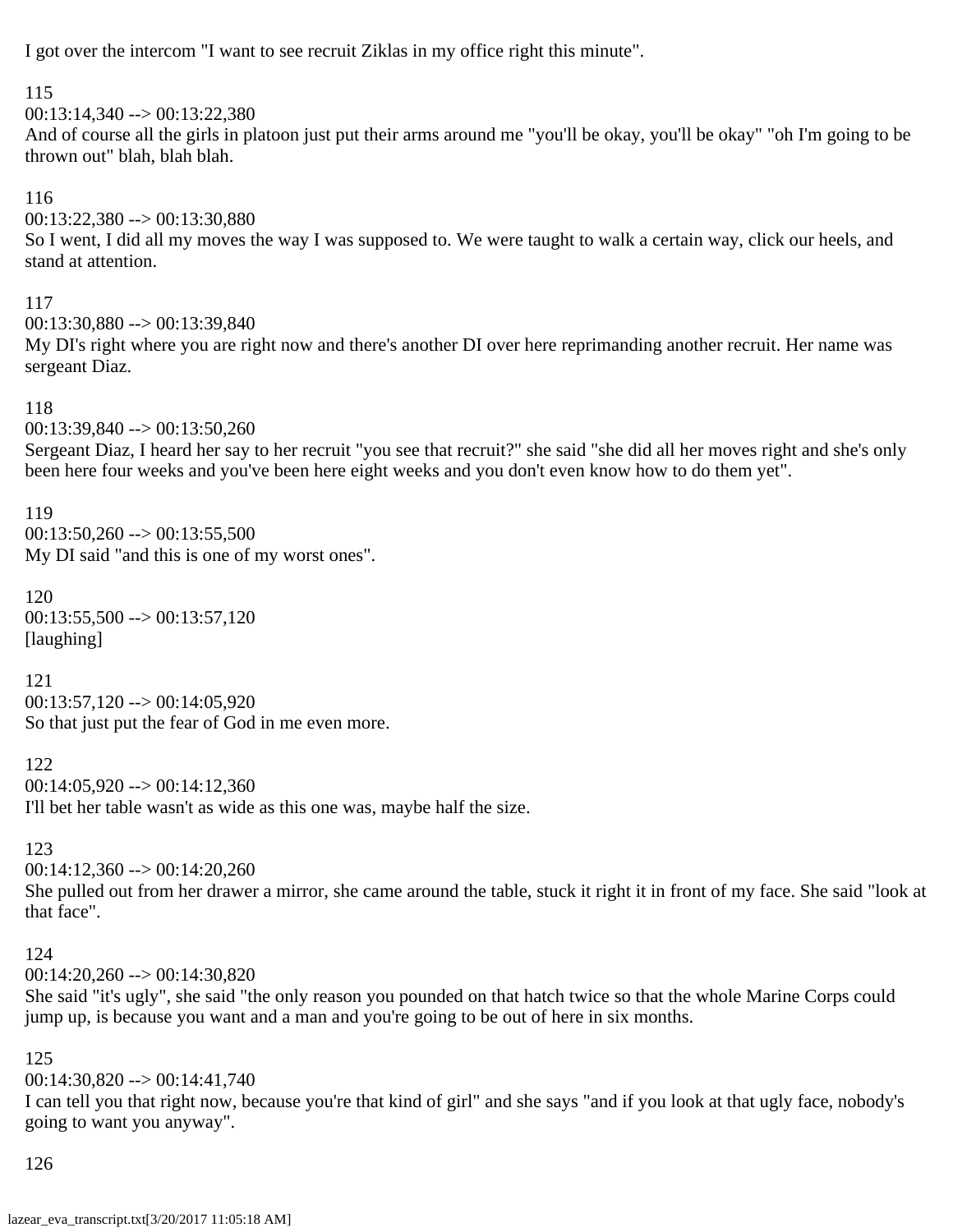00:14:41,740 --> 00:14:51,460

I stared straight ahead, didn't blink a tear, didn't do anything, because the last thing I wanted was her to know that this upset me.

127 00:14:51,460 --> 00:14:58,280 She was just trying to break me, I think and had I cried I might have been out, but I didn't cry, didn't do anything. 128  $00:14:58,280 \rightarrow 00:15:03,180$ And she said "you're going to be out of my Corps within six months I can tell, pregnant". 129  $00:15:03,180 \rightarrow 00:15:11,700$ Well that's not why I came in. Although, I can say at that time that's what a lot of girls went in for you know, to get a guy. 130  $00:15:11,700 \rightarrow 00:15:17,380$ But I was in for a college education and I was not going to let anyone disrupt that. 131  $00:15:17,380 \rightarrow 00:15:23,760$ So anyway, after she was done with that she says "get out of here, I don't even want to see that ugly face anymore". 132  $00:15:23,760 \rightarrow 00:15:32,300$ So I did my moves and went out into the hall and suddenly the tears just poured from me, poured 133 00:15:32,300 --> 00:15:37,820 and I walked back to barracks and all the girls are "what happened, what happened, what happened?" 134 00:15:37,820 --> 00:15:42,280 "She said I was ugly and I was..." just it was awful. 135  $00:15:42,280 \rightarrow 00:15:53,620$ But I remember that, because I think it's the first time in my life that I've took something from someone that I knew wasn't true 136  $00:15:53,620 \rightarrow 00:16:00,840$ and yet I was not going to let her break me. I was not going to let anybody break me 137 00:16:00,840 --> 00:16:09,380 and when I first went into the Corps I had dark hair, it was streaked blonde right over the top. 138 00:16:09,380 --> 00:16:16,840

So anytime sergeant Westphal looked down her line of recruits and saw that blonde streaking on brown hair,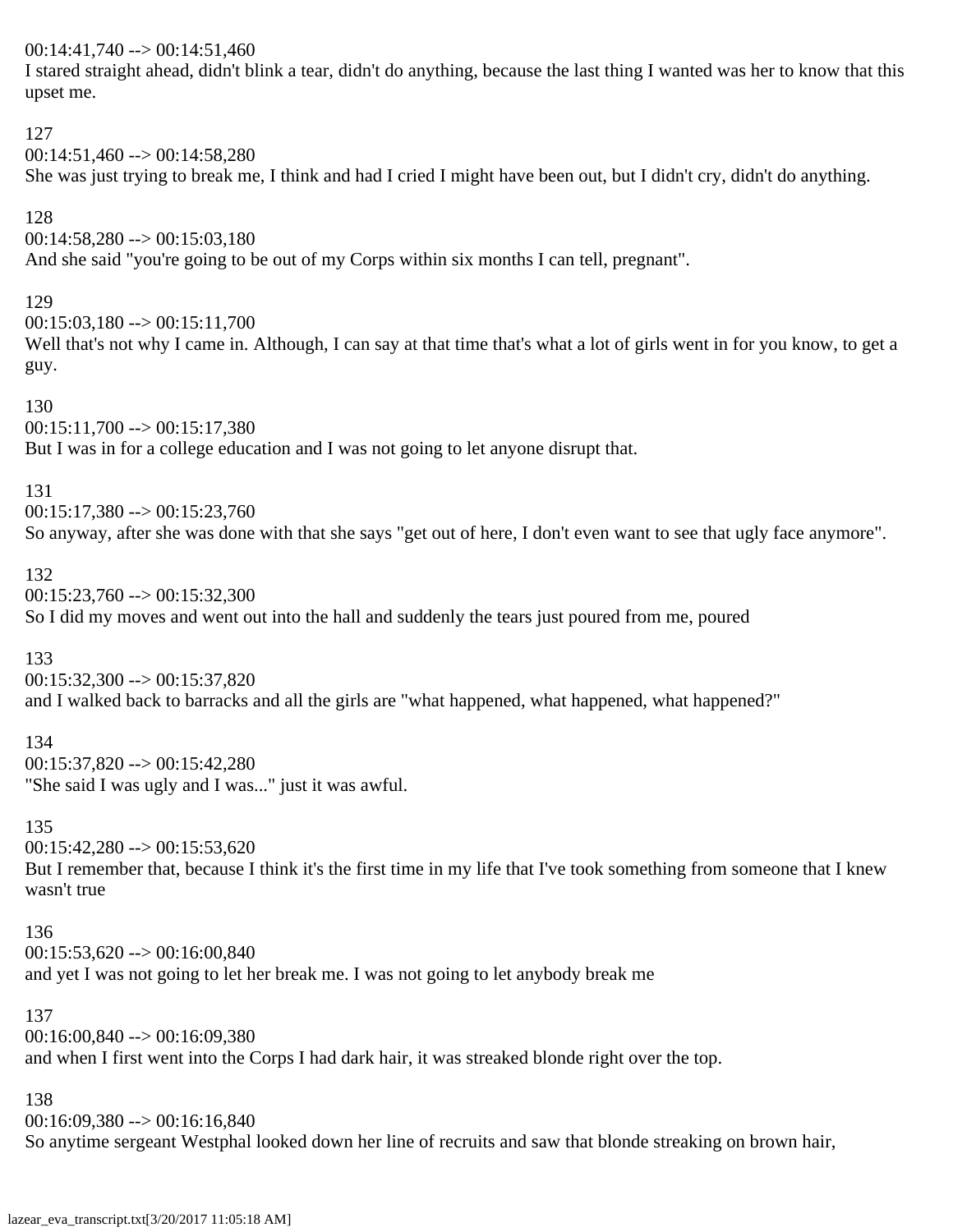00:16:16,840 --> 00:16:26,420 she just knew that recruit Ziklas had something to do with whatever she was screaming at

# 140

00:16:26,420 --> 00:16:34,320

and so I got screamed at a lot because of that. I know it's only because of my hair, because I was scared of my dad

# 141

00:16:34,320 --> 00:16:40,980

so I was scared of my DI, scared of everybody. So that part, that was the worst part.

# 142

00:16:40,980 --> 00:16:49,560 I mean we got cussed at, we got called names by the male DIs and everything. The hardest part for me was running.

# 143

00:16:49,560 --> 00:16:58,200

I almost didn't make it, but the girls, the camaraderie in our platoon, the just kept running beside me going "you can do this, you can do this, you can do this".

# 144

 $00:16:58,200 \rightarrow 00:17:06,200$ 

You know and I made it through. So it was just everybody around, you know,

# 145

00:17:06,200 --> 00:17:13,740 helping us do what we need to do. "you can do this, you can do this" you know and the fact that I wanted the college

# education.

146

00:17:13,740 --> 00:17:22,260

That's really why I was there and I just couldn't see myself being thrown out of the Corps ashamed, you know that I had

# 147

00:17:22,260 --> 00:17:28,040

not lived up to any expectations. [inaudible] I was a straight A student and I just...

# 148

00:17:28,040 --> 00:17:37,960

So that's just the hardest part. I was used to all the harrying you, the name calling and all that, because my dad did that all the time.

# 149

00:17:37,960 --> 00:17:45,380

You know, so it wasn't anything that I couldn't handle. So that's it. [laughing]

### 150  $00:17:45,380 \rightarrow 00:17:47,580$ Wow. [laughing]

# 151

 $00:17:47,580 \rightarrow 00:18:02,940$ So do you feel that you had by the end of basic training or boot camp, that you had learned a lot from drill sergeants?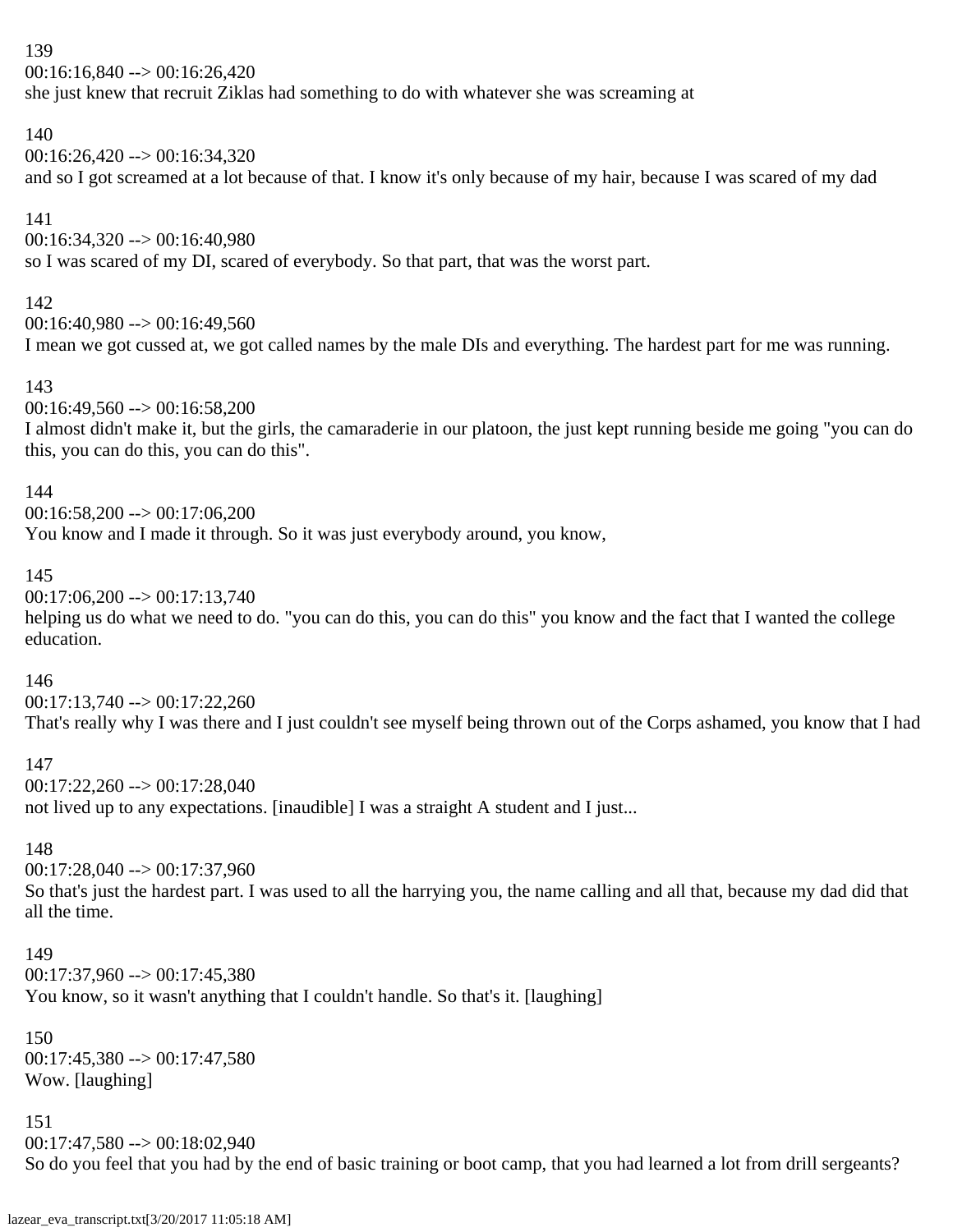152  $00:18:02,940 \rightarrow 00:18:13,840$ Oh my gosh, I can tell you that the one thing that I wanted more than anything was for Staff Sergeant Westphal, my DI not Sergeant Aspen who was the assistant, 153 00:18:13,840 --> 00:18:22,360 my DI to put those emblems on my uniform. I was so, so proud to become a Marine 154 00:18:22,360 --> 00:18:28,120 and to have gone through all that and made it. You know so, oh yeah I learned a lot. 155 00:18:28,120 --> 00:18:37,180 I learned that I was stronger than I thought I was and I was and throughout the rest of my life I think I kept that. 156 00:18:37,180 --> 00:18:38,560 That's good. 157  $00:18:38,560 \rightarrow 00:18:41,040$ To an extent. 158 00:18:41,040 --> 00:18:44,160 Okay, so what was your military occupation? 159 00:18:44,160 --> 00:18:46,040 I was payroll clerk, dispersing. 160 00:18:46,040 --> 00:18:46,600 Okay. 161  $00:18:46,600 \rightarrow 00:18:59,280$ Yeah, 34-21 and I graduated top of my class. There was four girls. All the other girls, three other girls graduated somewhere between the middle and the end. 162 00:18:59,280 --> 00:19:06,560 There were about twenty-six guys and thirty in our class and I was consistently first. 163  $00:19:06,560 \rightarrow 00:19:15,900$ There was a young man who was consistently second and he tried his best to beat me and I wasn't trying, it wasn't hard. 164  $00:19:15,900 \rightarrow 00:19:23,400$ 

I don't like math. I don't know why I can remember numbers, but I just don't like math. So I don't know why I even got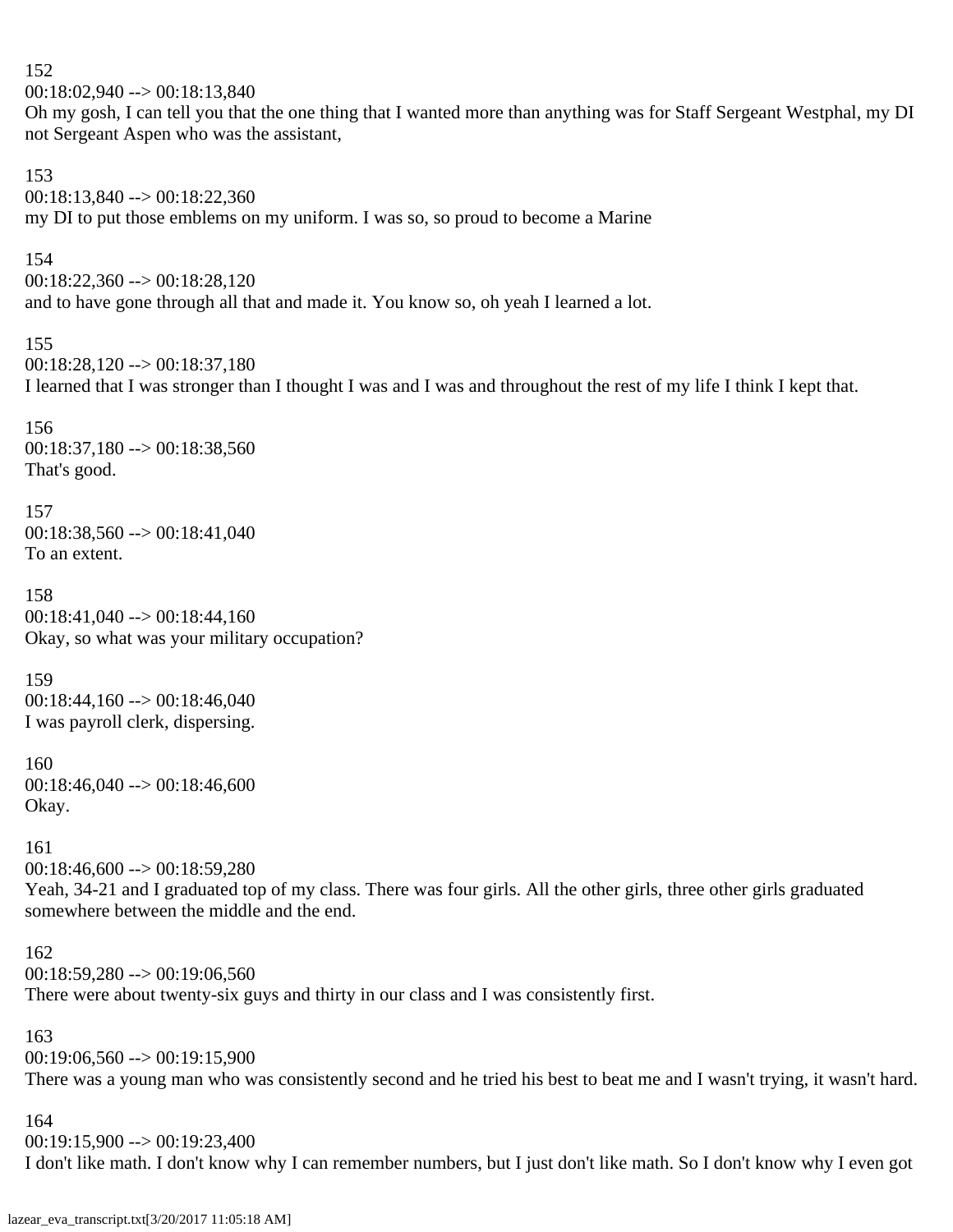put into that,

165

00:19:23,400 --> 00:19:28,360

except that I couldn't remember Hungarian anymore. [laughing] Anyway.

166

00:19:28,360 --> 00:19:34,720 At any rate, I graduated top of my class and I had a friend, his name was Johnny,

### 167

00:19:34,720 --> 00:19:45,280

he was short like I was and he had a girlfriend back home, and he and I kind of palled around even though we weren't supposed to... we weren't dating, we were just kind of palling around

### 168

00:19:45,280 --> 00:19:54,400 and when I came in to take the final test he said "if you got any sleep at all you're going to beat this guy so don't even worry about it"

### 169

00:19:54,400 --> 00:20:02,940 and I hadn't even studied. Well this young man had stayed up all night and he ended up third in the class.

### 170

00:20:02,940 --> 00:20:09,540

He'd always been second and because he stayed up all night he couldn't take the test. He ended up third.

### 171

00:20:09,540 --> 00:20:22,120

First two got a meritorious promotion and got to choose, I think the first five got to choose where they wanted to go for their duty station unless you were a woman.

# 172  $00:20:22,120 \rightarrow 00:20:23,460$

Really?

# 173

00:20:23,460 --> 00:20:28,980

Women were not allowed to choose. They guys were allowed to choose, but the girls were not.

### 174

00:20:28,980 --> 00:20:38,240 But I did get my meritorious promotion. So four months I was in E3 already,

# 175 00:20:38,240 --> 00:20:46,180 which was totally amazing and I'd only been E2 for one month, so.

176 00:20:46,180 --> 00:20:47,280 That's amazing.

177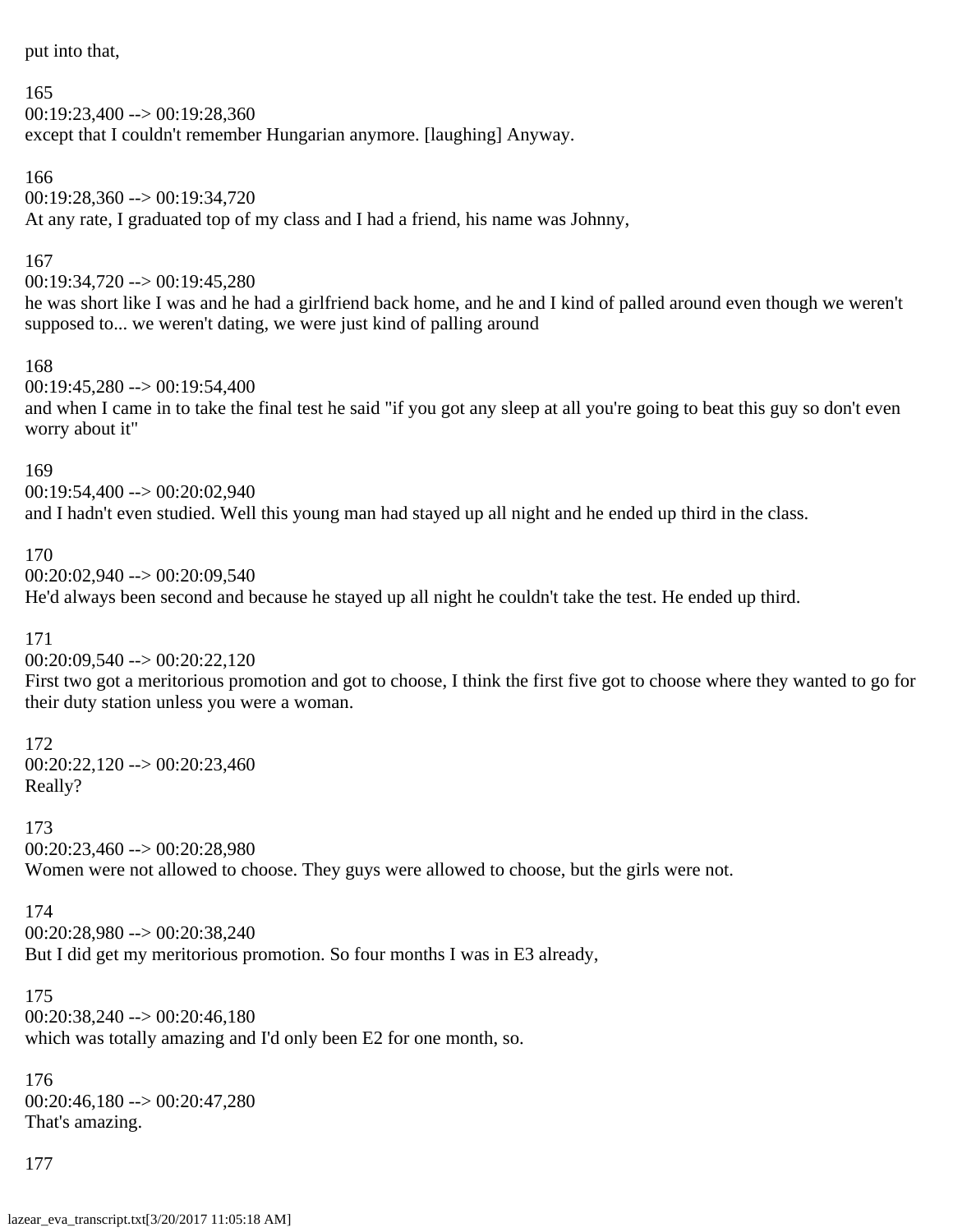$00:20:47,280 \rightarrow 00:20:56,340$ 

Yeah and Lieutenants Steele I'll never forget, he said "there's only one other girl that has ever come out on top in her class in the history of the Corps

178  $00:20:56,340 \rightarrow 00:21:01,000$ and she's a lieutenant now. So I want to see you as a lieutenant". 179 00:21:01,000 --> 00:21:07,700 Well what he didn't tell is that you have to be a citizen to do that. Yeah and since I wasn't a citizen -- 180  $00:21:07,700 \rightarrow 00:21:15,620$ and by the way, I'm still not -- because I wasn't a citizen I would never been able to go to OCS, 181  $00:21:15,620 \rightarrow 00:21:19,880$ but that's okay, because I wanted my college, that was all that mattered to me. 182 00:21:19,880 --> 00:21:26,360 Sure, sure okay, so where was your first duty station? 183  $00:21:26,360 \rightarrow 00:21:28,500$ My first duty station Quantico, Virginia 184 00:21:28,500 --> 00:21:29,440 Oh, okay. 185 00:21:29,440 --> 00:21:34,820 Okay first thing that was asked: what was your rank and class? 186 00:21:34,820 --> 00:21:41,360 My girlfriend's rank was like 28 [laughing] and my rank was first. 187  $00:21:41,360 \rightarrow 00:21:47,920$ The two of us went to Quantico and because I was first I didn't have KP duty, but she had KP duty. 188  $00:21:47,920 \rightarrow 00:21:53,260$ So I skated through KP, never had KP, never just because... 189 00:21:53,260 --> 00:21:54,920 Now what is that? 190 00:21:54,920 --> 00:21:56,920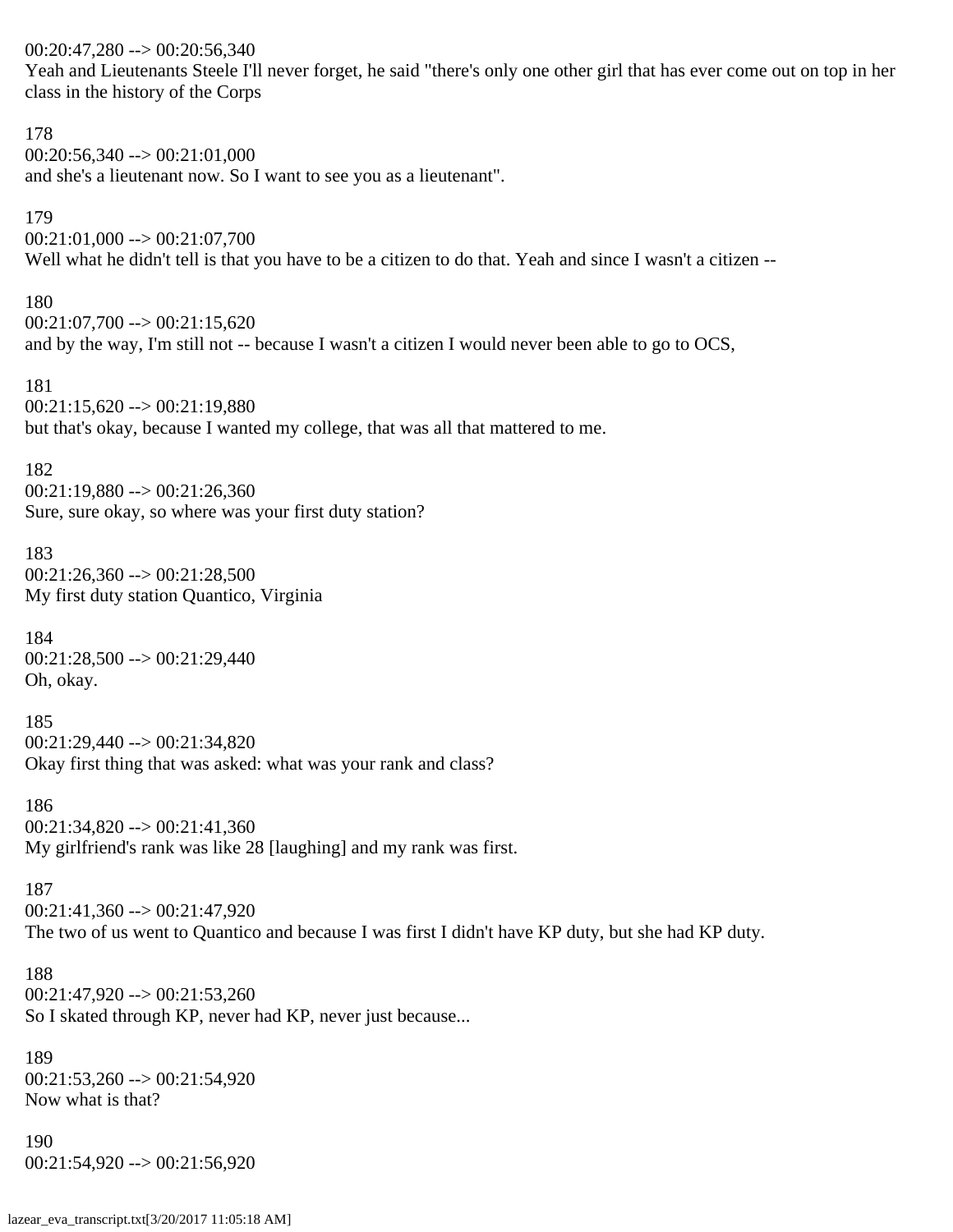KP, peeling potatoes in the kitchen.

```
191
00:21:56,920 \rightarrow 00:21:57,420Okay
```
192 00:21:57,420 --> 00:21:58,920 [laughing]

193

 $00:21:58,920 \rightarrow 00:22:03,000$ Kitchen patrol, [laughing] I never had kitchen patrol.

194

00:22:03,000 --> 00:22:10,960 So first duty station was Quantico, but the thing about Quantico was that I did not like it.

195  $00:22:10,960 \rightarrow 00:22:23,120$ 

Unfortunately there were at that time... and now in retrospect I think about it, I guess it's a different world, but

196

 $00:22:23,120 \rightarrow 00:22:35,820$ 

back then I was not interested in becoming a lesbian and there were a lot of women there that were caught fooling around with each other during the night watch

197

 $00:22:35,820 \rightarrow 00:22:43,000$ and I absolutely hated it, I hated it. I almost went AWOL, because I hated it that much.

198

 $00:22:43,000 \rightarrow 00:22:47,920$ I volunteered for Vietnam and was turned down.

199

00:22:47,920 --> 00:22:48,660 Why?

200

00:22:48,660 --> 00:22:54,920

Because they said no women were allowed unless you were a nurse or in the Navy and the Marine Corps didn't have nurses.

# 201

 $00:22:54,920 \rightarrow 00:23:05,300$ 

So no women were allowed. However, because I volunteered for Vietnam they waived my yearly requirement to be stateside before I could go overseas.

# 202

 $00:23:05,300 \rightarrow 00:23:16,420$ 

There was another young lady who had been given an assignment to Okinawa, which was the stopping off place for those going to and from Vietnam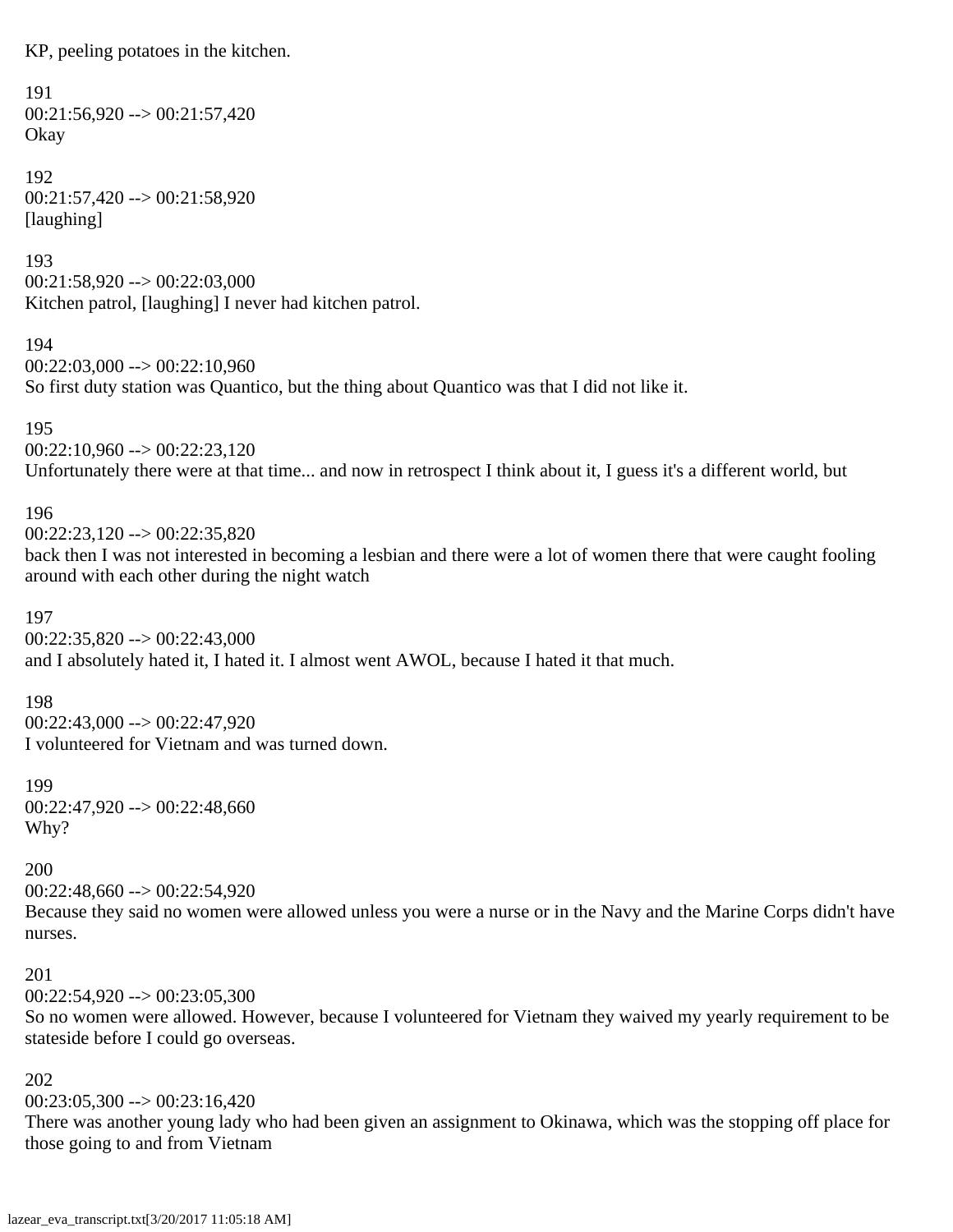$00:23:16,420 \rightarrow 00:23:26,880$ 

and she was married, she didn't want to leave her husband. So she turned down the orders and they came to me after nine months, asked me if I wanted to take those orders?

### 204

 $00:23:26,880 \rightarrow 00:23:37,960$ 

Had it not been for that, I might have been back in Australia, because I called my dad just before I got those orders and I said "I'm going AWOL,

### 205

 $00:23:37,960 \rightarrow 00:23:48,600$ 

I cannot stand this, I can't deal with these girls", you know and my dad said "go to Australia, they can't touch you", because I was a citizen.

### 206

00:23:48,600 --> 00:23:58,900

Yeah so if I hadn't gotten those orders who knows where I might be, I might be back in Australia and not have the family I have, not have the college education.

### 207

00:23:58,900 --> 00:24:04,700 Who knows? You know, so little things just kind of worked their way in and I got orders for Okinawa.

### 208

00:24:04,700 --> 00:24:14,820 So I went home for two weeks and got sent over to Okinawa, which was not part of Japan at the time.

209 00:24:14,820 --> 00:24:16,980 To Camp Smedley D. Butler.

210 00:24:16,980 --> 00:24:20,240 Okay, so what were your duties over there?

211 00:24:20,240 --> 00:24:22,080 Same thing, payroll clerk.

212 00:24:22,080 --> 00:24:22,580 Okay.

213 00:24:22,580 --> 00:24:31,860 That's where I picked up my E4 after nine months of being meritorious lance corporal I picked up E4, angered.

214 00:24:31,860 --> 00:24:39,220 One of the girls who had been an E3 for three years, because she just kept getting passed up

215 00:24:39,220 --> 00:24:47,480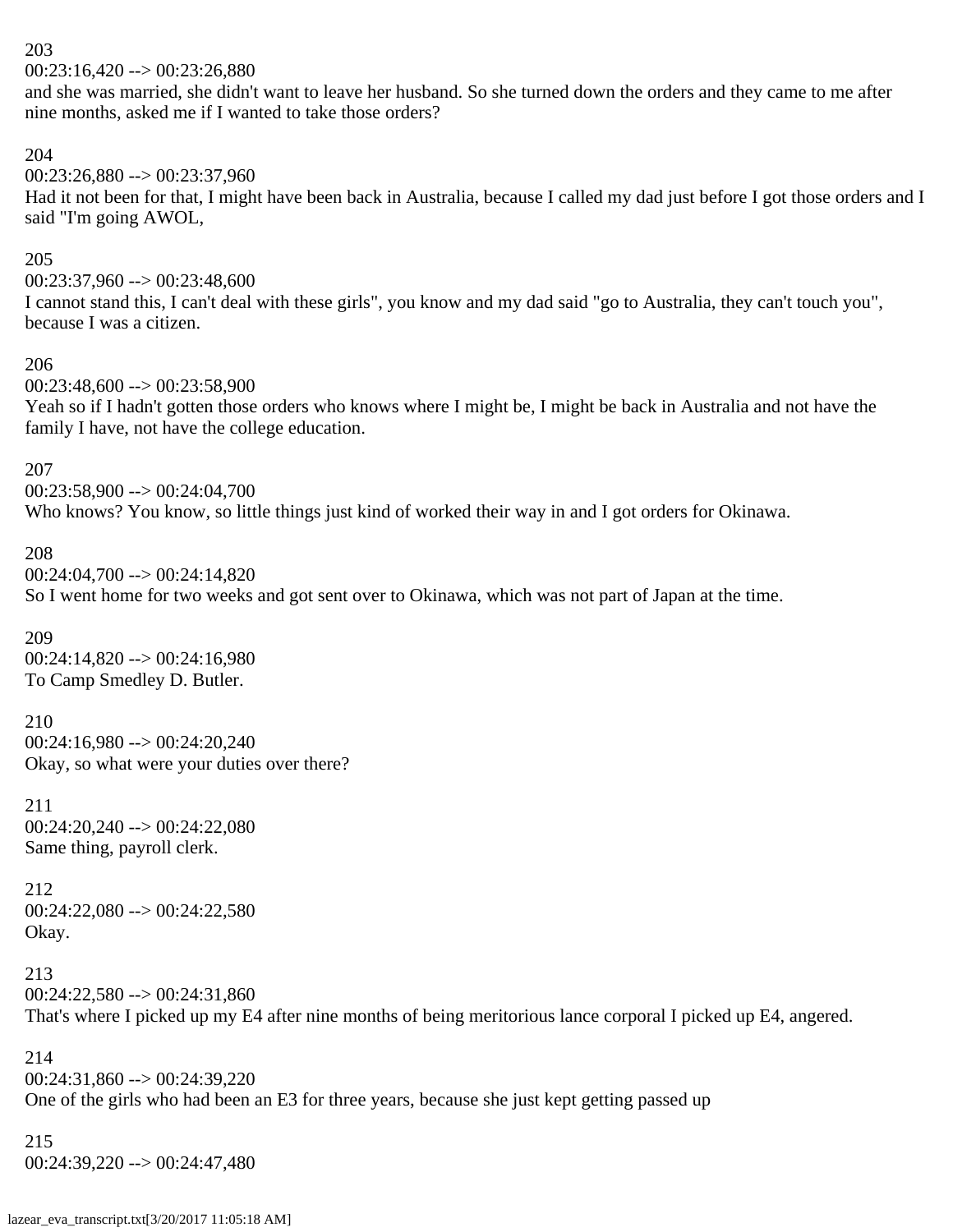and I picked up E4 in nine months and she just thought that was... well nine months after lance corporal

# 216  $00:24:47.480 \rightarrow 00:24:55.600$ and she just thought that I was the worst person in the world. I took away her stripes. Yeah but that's...

217  $00:24:55,600 \rightarrow 00:25:04,320$ But I picked up rank easy. I don't know why, because then, ten months later I was an E5, so.

### 218

00:25:04,320 --> 00:25:07,820 So what was your typical day look like?

### 219

00:25:07,820 --> 00:25:14,940 Typical day, Marines coming in and asking about their payroll and I just would use my adding machine.

# 220

 $00:25:14,940 \rightarrow 00:25:22,620$ We didn't have calculators or computers or anything. I used my adding machine you know and then

# 221

 $00:25:22,620 \rightarrow 00:25:28,660$ 

take their pay record to the officer of the day, whoever that was, probably Major McGauldy

# 222

 $00:25:28,660 \rightarrow 00:25:33,640$ and then he would sign-off on it and then we'd give them the money.

# 223

 $00:25:33,640 \rightarrow 00:25:44,800$ sometimes we would holster up. So we would take guns and we'd have to distribute cash to some of the people out at different posts.

# 224

 $00:25:44,800 \rightarrow 00:25:52,040$ So but I would wake up in the morning and I lives in Camp Courtney.

# 225

00:25:52,040 --> 00:26:01,980

Camp Smedley D. Butler had several little camps: Courtney, Mctureous, and honestly I don't know the others, because those were the two that I was concerned with.

# 226

 $00:26:01,980 \rightarrow 00:26:10,440$ I lived on Courtney, but I worked in Mctureous. So I would take a taxi cab to Camp Mctureous and work there.

# 227

 $00:26:10,440 \rightarrow 00:26:14,520$ That's where I met the man who I would later marry.

# 228  $00:26:14,520 \rightarrow 00:26:15,020$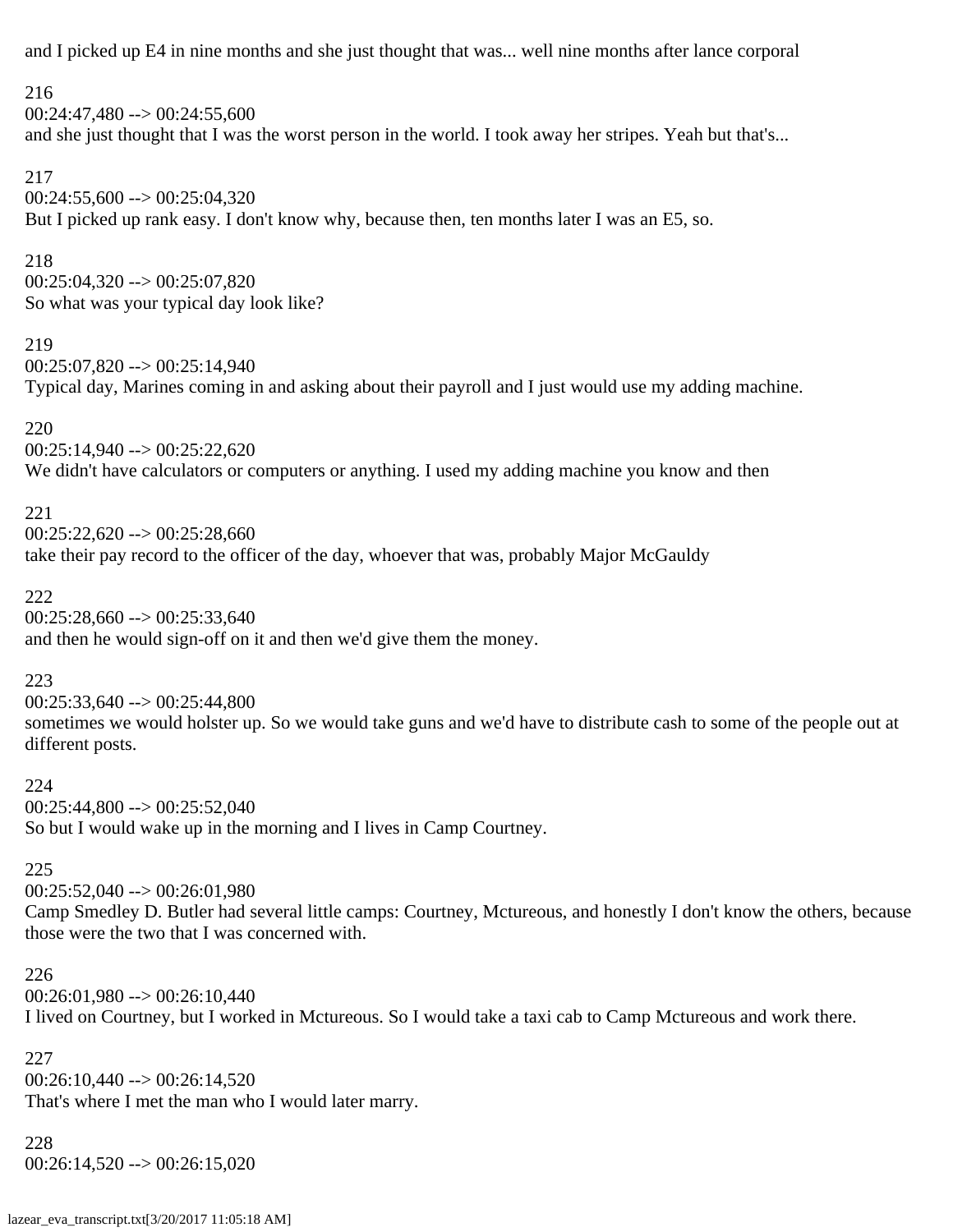Oh okay. 229  $00:26:15,020 \rightarrow 00:26:17,580$ Yeah he worked next door, he was an electrician 230 00:26:17,580 --> 00:26:22,900 Okay, so while you were over there did you witness any combat?

231 00:26:22,900 --> 00:26:23,400 No.

232 00:26:23,400 --> 00:26:24,140 No?

233 00:26:24,140 --> 00:26:28,740 No, I just witnessed soldiers coming back from combat.

234  $00:26:28.740 \rightarrow 00:26:35.220$ I had a very good friend who was in the Navy who lost his best friend in Vietnam and

235  $00:26:35,220 \rightarrow 00:26:44,340$ on his way back we got together. We were form the same town and he was my best friend back home. So I got to see him, but

236 00:26:44,340 --> 00:26:45,940 no, no combat at all.

237 00:26:45,940 --> 00:26:46,740 Okay.

238  $00:26:46,740 \rightarrow 00:26:52,660$ B-52s were taking off, but of course they were telling the American public they weren't. You know,

239  $00:26:52,660 \rightarrow 00:26:59,140$ the American public didn't know what was really happening during Vietnam expect for what reporters were telling them

240 00:26:59,140 --> 00:27:00,760 and sometimes that was slanted.

241 00:27:00,760 --> 00:27:02,240 Sure, yeah.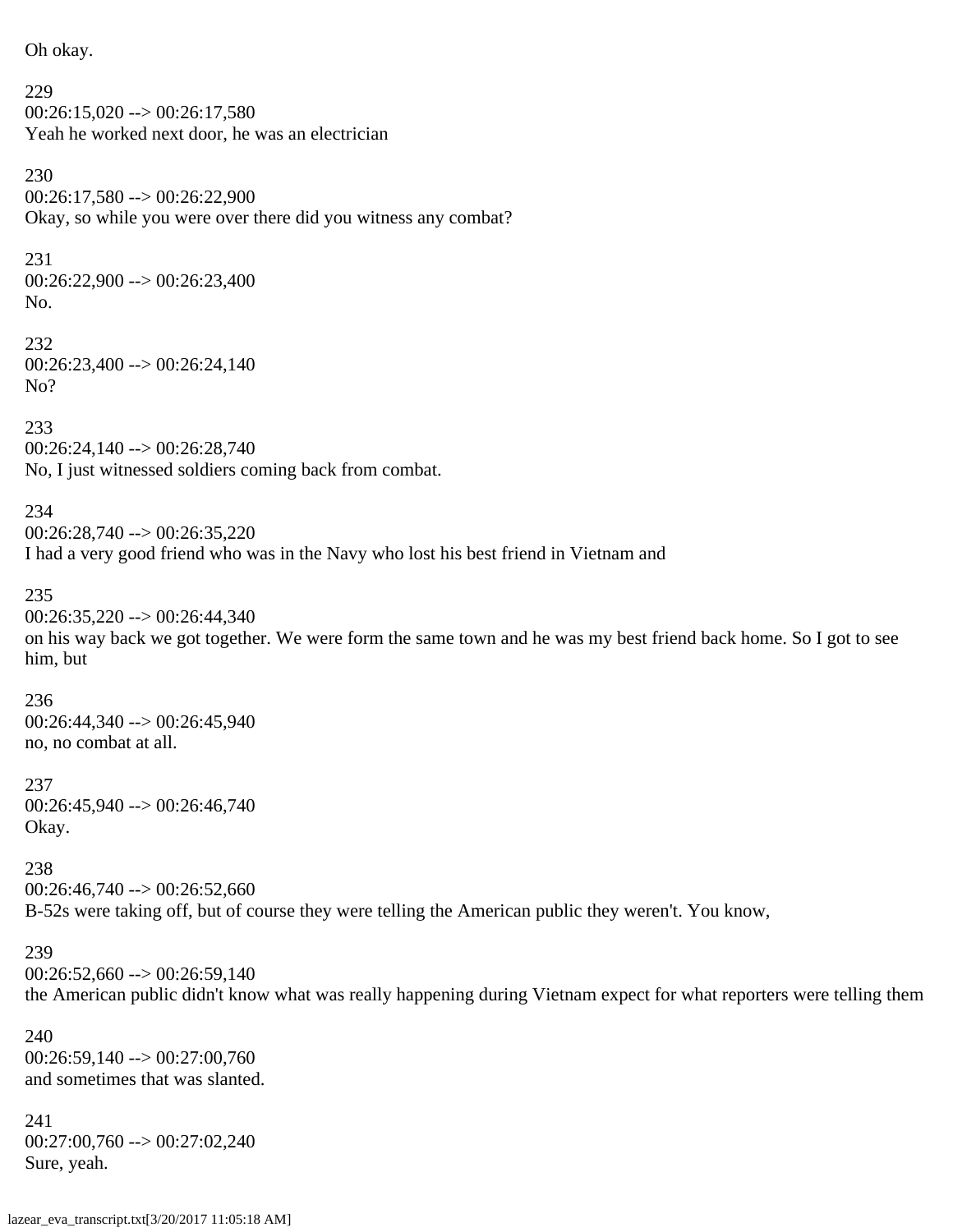# 242 00:27:02,240 --> 00:27:06,640

And then I was there when 3rd Marine Division came back from Vietnam, the whole division.

# 243

 $00:27:06,640 \rightarrow 00:27:10,100$ Okay, that's good.

# 244

 $00:27:10,100 \rightarrow 00:27:18,600$ No combat. Women at that time were not... it's just recently that women

# 245

```
00:27:18,600 --> 00:27:22,400
Were very many women where you were at over there?
```
# 246

00:27:22,400 --> 00:27:31,000

There was a fleet of women, I believe at the Air Force base and I don't know how many were there that were woman Marines.

### 247

 $00:27:31,000 \rightarrow 00:27:36,900$ We had about thirty where I was stationed, about thirty-one.

# 248

00:27:36,900 --> 00:27:38,000 Well at least...

# 249

 $00:27:38,000 \rightarrow 00:27:38,500$ Yeah.

# 250

 $00:27:38,500 \rightarrow 00:27:39,140$ ...had a handful there.

# 251

00:27:39,140 --> 00:27:43,940 To about ten thousand men. [laughing]

# 252

00:27:43,940 --> 00:27:45,340 Oh, well. [laughing]

# 253

00:27:45,340 --> 00:27:50,860 The odds were good. [laughing] Better for the girls than the guys.

# 254 00:27:50,860 --> 00:27:56,020 That's true. [laughing] So you spoke about the camaraderie?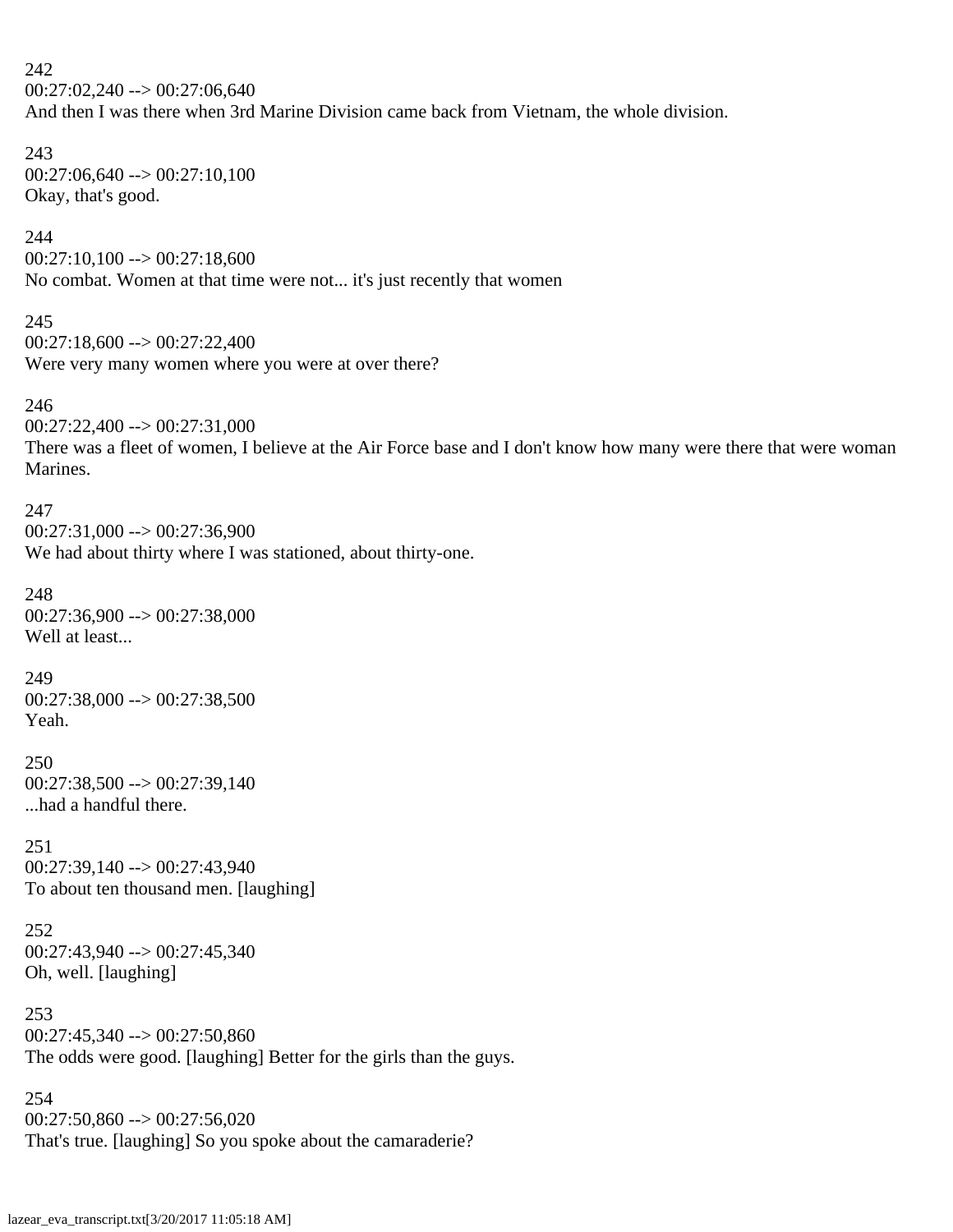255  $00:27:56,020 \rightarrow 00:27:57,020$ Yes. 256 00:27:57,020 --> 00:27:59,400 Do you still keep in contact with anyone? 257 00:27:59,400 --> 00:28:06,940 No unfortunately, no because after I got married and I got pregnant, I got booted out, so. 258 00:28:06,940 --> 00:28:07,440 Really? 259 00:28:07,440 --> 00:28:12,600 No, yeah, because back then you couldn't stay in the Corps if you were pregnant. 260  $00:28:12,600 \rightarrow 00:28:15,920$ So that ended my career. 261  $00:28:15,920 \rightarrow 00:28:19,500$ Sure. 262  $00:28:19,500 \rightarrow 00:28:26,380$ I do however, still consider myself a Marine and I have joined the Marine Corps League 263 00:28:26,380 --> 00:28:30,880 and I associate with those in Springfield who are also Marines 264 00:28:30,880 --> 00:28:37,340 and I know quite a few women Marines who served. In fact, my daughter-in-law's a woman Marine. 265 00:28:37,340 --> 00:28:47,340 She was in the Corps and then I do a lot of volunteer work and one of the head of the volunteers was a woman Marine as well. 266 00:28:47,340 --> 00:28:56,520 So I keep in touch that way, but other than that I don't' keep in touch with any of the comrades that I went to school with. 267  $00:28:56,520 \rightarrow 00:29:02,760$ 

Okay, so while you were overseas what did you do for recreation?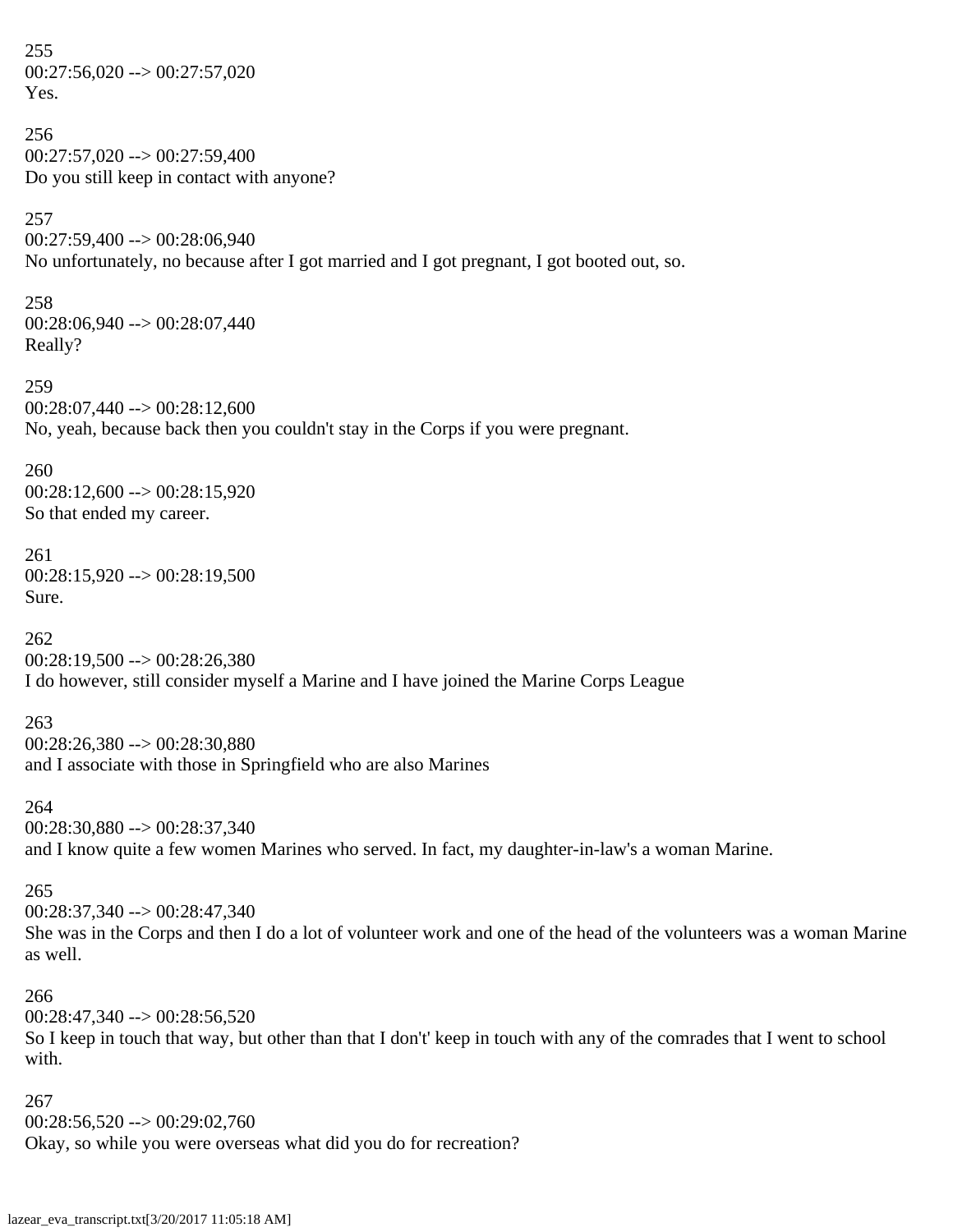268  $00:29:02,760 \rightarrow 00:29:11,640$ Mostly just going to the club. There wasn't much to do in Okinawa. Sometimes I might go down to... 269  $00:29:11,640 \rightarrow 00:29:16,420$ Once I got married I went sightseeing a lot, because my husband would take me. 270  $00:29:16,420 \rightarrow 00:29:22,180$ But before that, there wasn't a who lot to do. We might go down into the town, 271 00:29:22,180 --> 00:29:29,020 but even there, most of the bars I was told nice girls didn't go into. 272 00:29:29,020 --> 00:29:37,520 So you know, never went into anything like that. Most of the time just to the local on-base clubs, Smedley D. Butler 273 00:29:37,520 --> 00:29:38,020 Okay. 274 00:29:38,020 --> 00:29:38,720 NCO club. 275 00:29:38,720 --> 00:29:43,940 Okay, so how did you stay in touch with family and friends back home? 276 00:29:43,940 --> 00:29:47,120 Phone calls and writing, phone calls mostly. 277 00:29:47,120 --> 00:29:50,300 How long did it take letters though, when you wrote? 278  $00:29:50,300 \rightarrow 00:30:02,220$ I'm not sure. I know I wrote my dad a letter when I wanted to get married, because I was only 20 years old 279  $00:30:02,220 \rightarrow 00:30:11,140$ and I had to write him a letter to get permission to get married, because of Japanese law. 280 00:30:11,140 --> 00:30:21,920 So I would say it would take you know, two weeks to get a reply or maybe almost three weeks to get a reply. 281 00:30:21,920 --> 00:30:25,700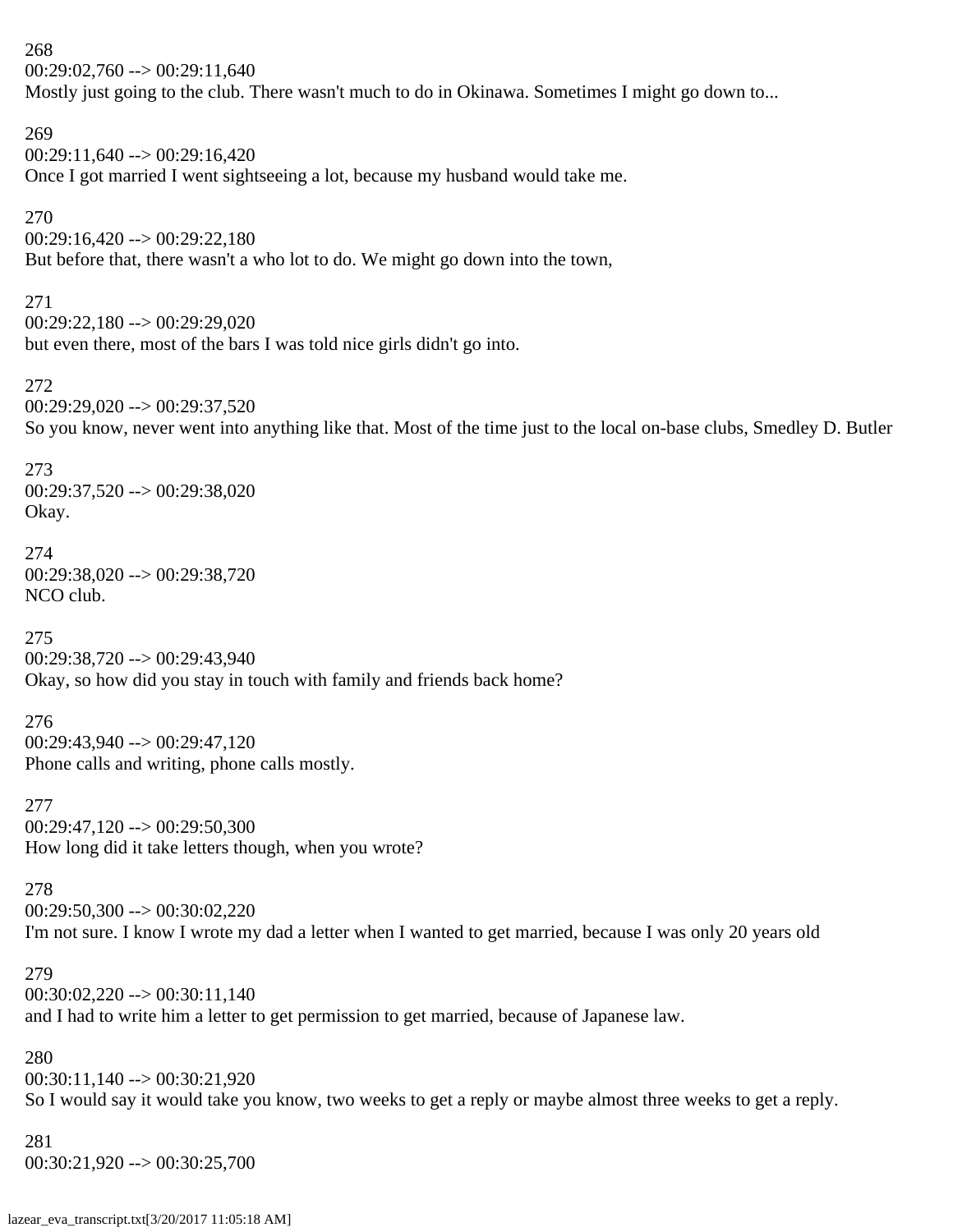Most of the time I called. You know, I would call and talk. 282  $00:30:25,700 \rightarrow 00:30:34,260$ That's good. So how long did you serve in Okinawa? 283 00:30:34,260 --> 00:30:48,540 Let's see, I got there in May of 1969 or April of 1969 and left in June 1970. So it was.... 284 00:30:48,540 --> 00:30:56,080 Maybe I got there in July. I spent eleven months, eleven months, a little over eleven months overseas, 285  $00:30:56,080 \rightarrow 00:31:03,180$ because when I got married, I got married in Japan and then had church wedding in Okinawa 286  $00:31:03,180 \rightarrow 00:31:07,640$ and once I got married and got pregnant my time was over. 287 00:31:07,640 --> 00:31:10,500 Okay, so did you come back to the States after that? 288  $00:31:10,500 \rightarrow 00:31:11,000$ Yeah. 289  $00:31:11,000 \rightarrow 00:31:11,520$ Okay. 290  $00:31:11,520 \rightarrow 00:31:15,000$ Yeah came in, got discharged at Camp Pendleton. 291  $00:31:15,000 \rightarrow 00:31:17,400$ Did you fly or was it by ship? 292  $00:31:17,400 \rightarrow 00:31:20,860$ Flew, I flew everywhere. I flew to Okinawa, I flew back. 293 00:31:20,860 --> 00:31:22,240 Didn't you say you get seasick? 294 00:31:22,240 --> 00:31:23,720 What? I get seasick, yes.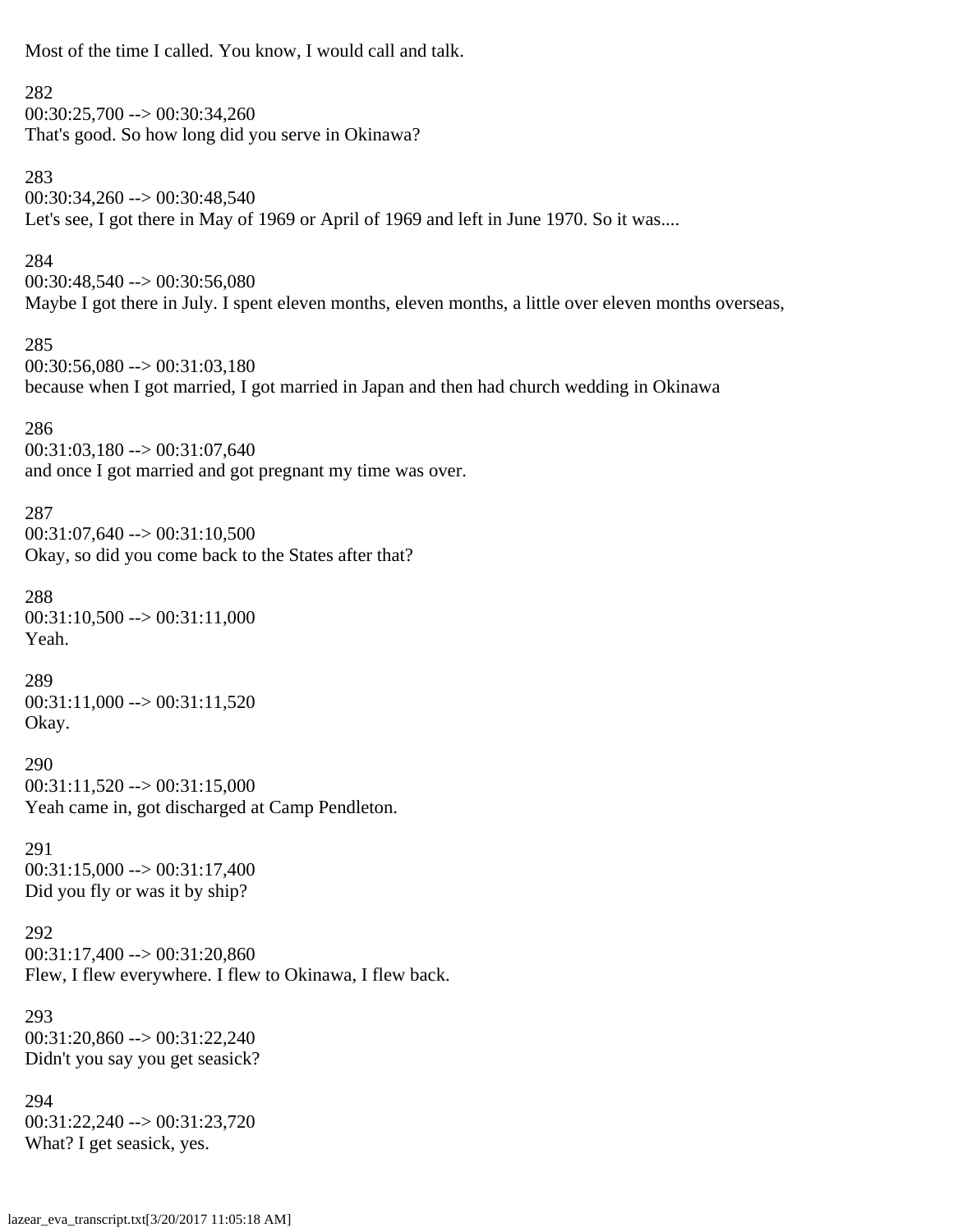295 00:31:23,720 --> 00:31:24,420 Okay. [laughing]

296 00:31:24,420 --> 00:31:30,020 Yeah, but that's not why. That's just the way it was. They give you orders, they pay for your flight.

297 00:31:30,020 --> 00:31:31,340 Okay, okay.

298 00:31:31,340 --> 00:31:41,400 I know, I remember coming back from Okinawa being sick the entire trip on the flight and they quarantined everyone on the flight,

299 00:31:41,400 --> 00:31:53,300 World Health Organization. I went straight to the bathroom throwing up and a World Health Organization person said "well, we quarantined everybody until we find out what's the matter with you",

300  $00:31:53,300 \rightarrow 00:32:02,720$ because I was sick on the plane, I couldn't eat, couldn't do anything and I said "I'm pregnant".

301 00:32:02,720 --> 00:32:08,500 He started laughing and then he walks out and he yells "it's okay, nobody can catch it.

302  $00:32:08,500 \rightarrow 00:32:11,460$ [laughing]

303 00:32:11,460 --> 00:32:13,060 So yeah.

304  $00:32:13,060 \rightarrow 00:32:14,400$ That was good.

305  $00:32:14,400 \rightarrow 00:32:18,620$ So it's kind of a funny story, but I wasn't able to eat for three days after that trip.

306  $00:32:18,620 \rightarrow 00:32:21,800$ Everything came up, water, everything, yeah. It was awful.

307 00:32:21,800 --> 00:32:22,420 I'm sure.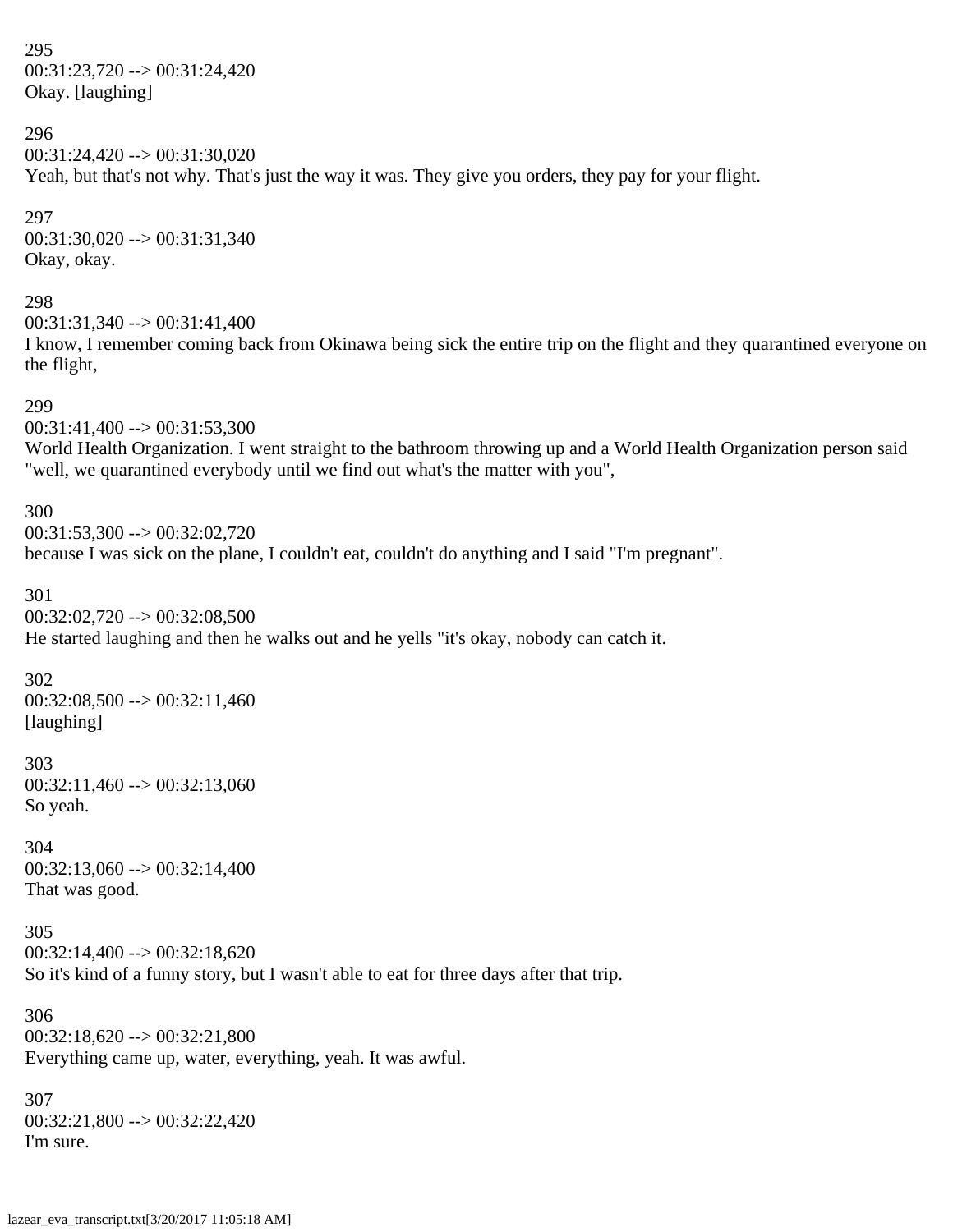308  $00:32:22,420 \rightarrow 00:32:25,640$ But anyway, had to stay in my room. [laughing]

309 00:32:25,640 --> 00:32:31,120 So when you came home how were you received by your family and the community? 310 00:32:31,120 --> 00:32:38,740 Oh well my family was very proud of the fact that I was in the Corps. I had an uncle who was in intelligence during the Korean War in the Marine Corps 311  $00:32:38,740 \rightarrow 00:32:45,040$ and he was the proudest of me. Well he wasn't really my uncle, he was my dad's cousin, he was my second cousin. 312 00:32:45,040 --> 00:32:45,540 Okay. 313 00:32:45,540 --> 00:32:51,820 And he was the most proud out of everybody, because he had been a Marine himself, you know 314 00:32:51,820 --> 00:32:57,940 and had hoped that I'd gone into it intelligence like he did, but of course I couldn't remember any Hungarian 315  $00:32:57,940 \rightarrow 00:33:01,140$ [laughing] after my little episode. 316 00:33:01,140 --> 00:33:07,980 Right. Surprised they didn't let you try and retake it though. Isn't there a way for that? 317  $00:33:07,980 \rightarrow 00:33:15,640$ I don't know, I don't know, I probably should have, but 18 years old, you know you're 318  $00:33:15,640 \rightarrow 00:33:24,460$ listening to her tell you that you're going to pregnant in six months and out and how ugly you are and nobody wants you anyway and then you know 319  $00:33:24.460 \rightarrow 00:33:29.620$ and you're just going just get me through this, get me out of here.

320 00:33:29,620 --> 00:33:36,760 Funny part is my DI became my best friend. She was stationed in Okinawa.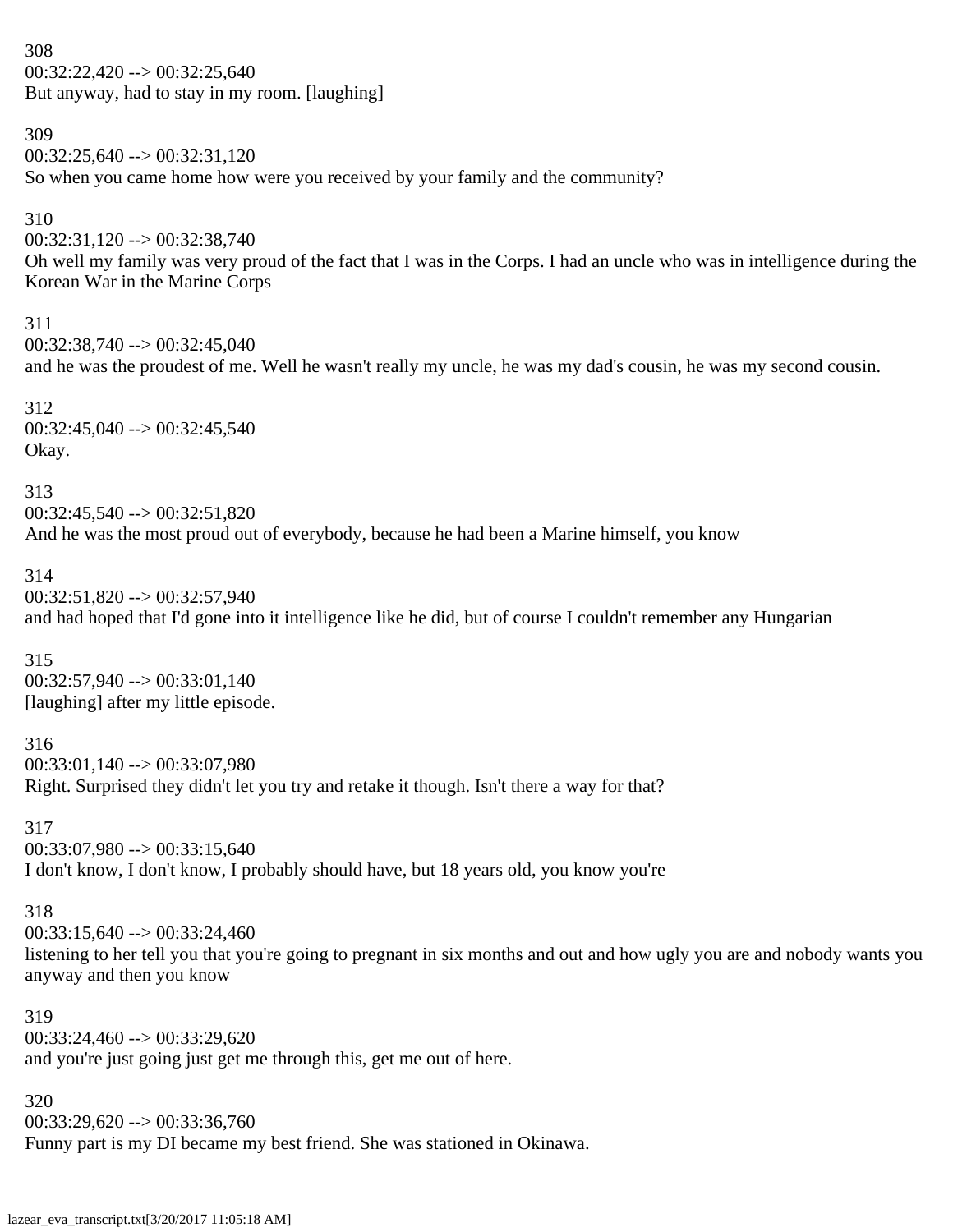321 00:33:36,760 --> 00:33:48,240

She didn't remember me of course, because she went through lots of recruits, but she knew my husband and when I left to come home she said she'd help take care of him. You know, make sure that he was

#### 322

00:33:48,240 --> 00:33:54,380 okay and you know that kind of thing. So we re-met in Okinawa.

### 323

00:33:54,380 --> 00:33:54,940 Wow.

#### 324

00:33:54,940 --> 00:34:01,520 And she was an adorable person. Sergeant Westphal, she was wonderful, you know.

### 325

 $00:34:01,520 \rightarrow 00:34:11,300$ But, she was horrible as a DI not horrible, but you know what I mean, it was just scary. She was skinny, tall, lanky,

### 326

 $00:34:11,300 \rightarrow 00:34:16,060$ and you just knew she could just break you, you know. [laughing]

# 327 00:34:16,060 --> 00:34:16,780 That's funny.

328

 $00:34:16,780 \rightarrow 00:34:17,320$ She was a nice person.

# 329

00:34:17,320 --> 00:34:18,760 That's funny, yeah.

# 330 00:34:18,760 --> 00:34:20,420 Well it's good that you got to meet her.

331 00:34:20,420 --> 00:34:20,920 Yes.

# 332 00:34:20,920 --> 00:34:21,420 In a different setting.

333 00:34:21,420 --> 00:34:24,580 Right, right absolutely.

# 334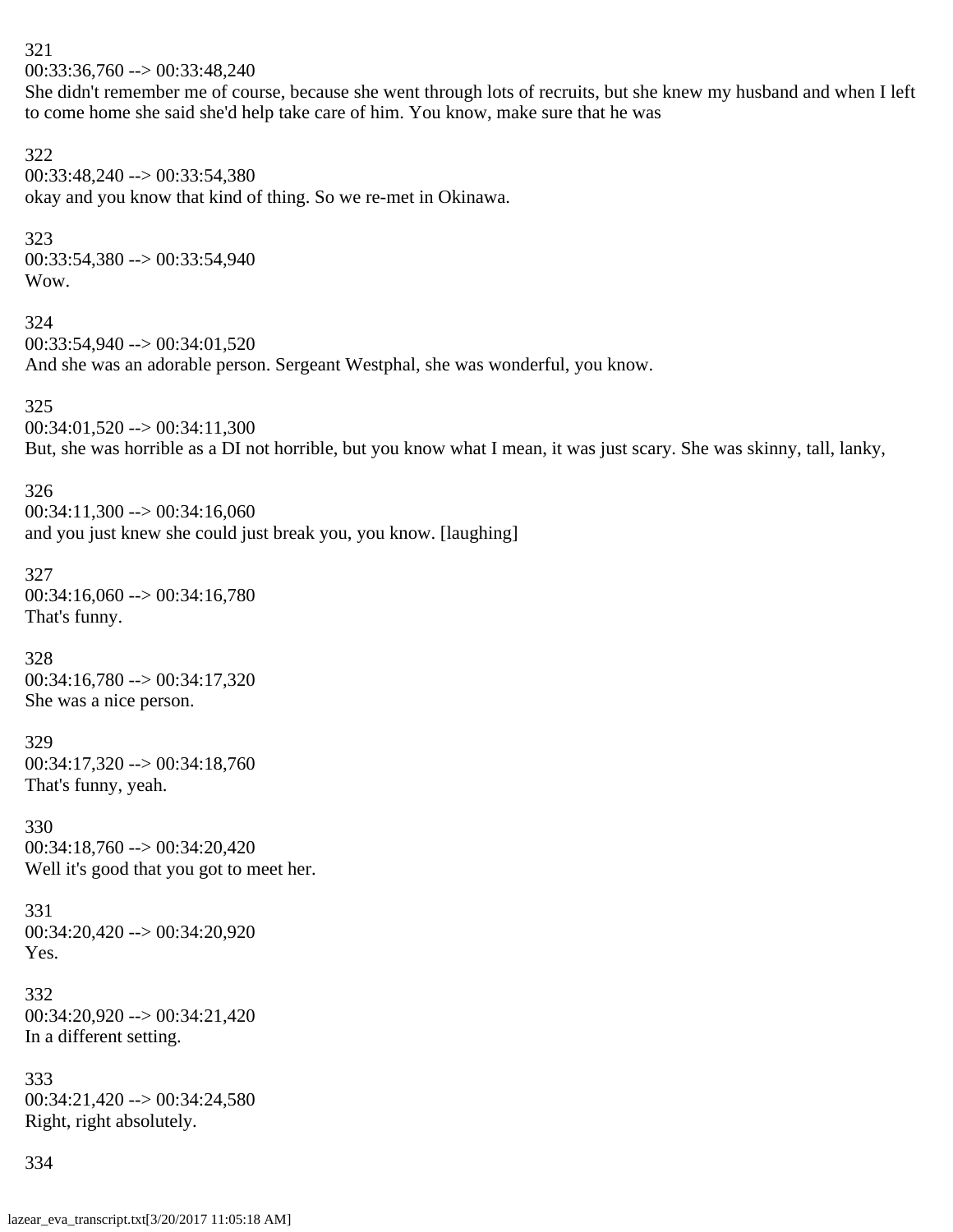00:34:24,580 --> 00:34:28,780 But were you received by the community?

### 335

00:34:28,780 --> 00:34:36,920 Nobody really said much of anything. Nobody even mentioned it. I know it'd been in the papers that I returned,

336 00:34:36,920 --> 00:34:45,900 but you've got to remember that I left from California. My parents had, when I got out, had come to Colorado.

337  $00:34:45,900 \rightarrow 00:34:46,400$ Okay.

338 00:34:46,400 --> 00:34:52,920 Okay, so this was a neighborhood I didn't even know. So nobody knew who I was anyway, you know

### 339

00:34:52,920 --> 00:34:59,100 and back then I didn't really talk about being in the Marine Corps,

### 340

 $00:34:59,100 \rightarrow 00:35:06,640$ because people were not very receptive to anybody who had been in the military service back then.

341

 $00:35:06,640 \rightarrow 00:35:12,420$ So it was kind of let's not mention it to anybody, you know,

### 342

 $00:35:12,420 \rightarrow 00:35:20,180$ 

because I didn't want to be hated and called a baby killer, because I was over in Okinawa.

#### 343

 $00:35:20,180 \rightarrow 00:35:27,640$ 

Of course nothing like that ever happened, but the point being we kind of just left it hush hush.

### 344

00:35:27,640 --> 00:35:37,520 That's understandable. So how did you readjust to civilian life?

### 345

 $00:35:37,520 \rightarrow 00:35:46,000$ Well I don't know that there was much readjusting, because by that time I was pregnant and I was adjusting to pregnancy life. [laughing]

346  $00:35:46,000 \rightarrow 00:35:54,320$ You know and then having the baby and readjusting wasn't an issue.

347 00:35:54,320 --> 00:35:54,820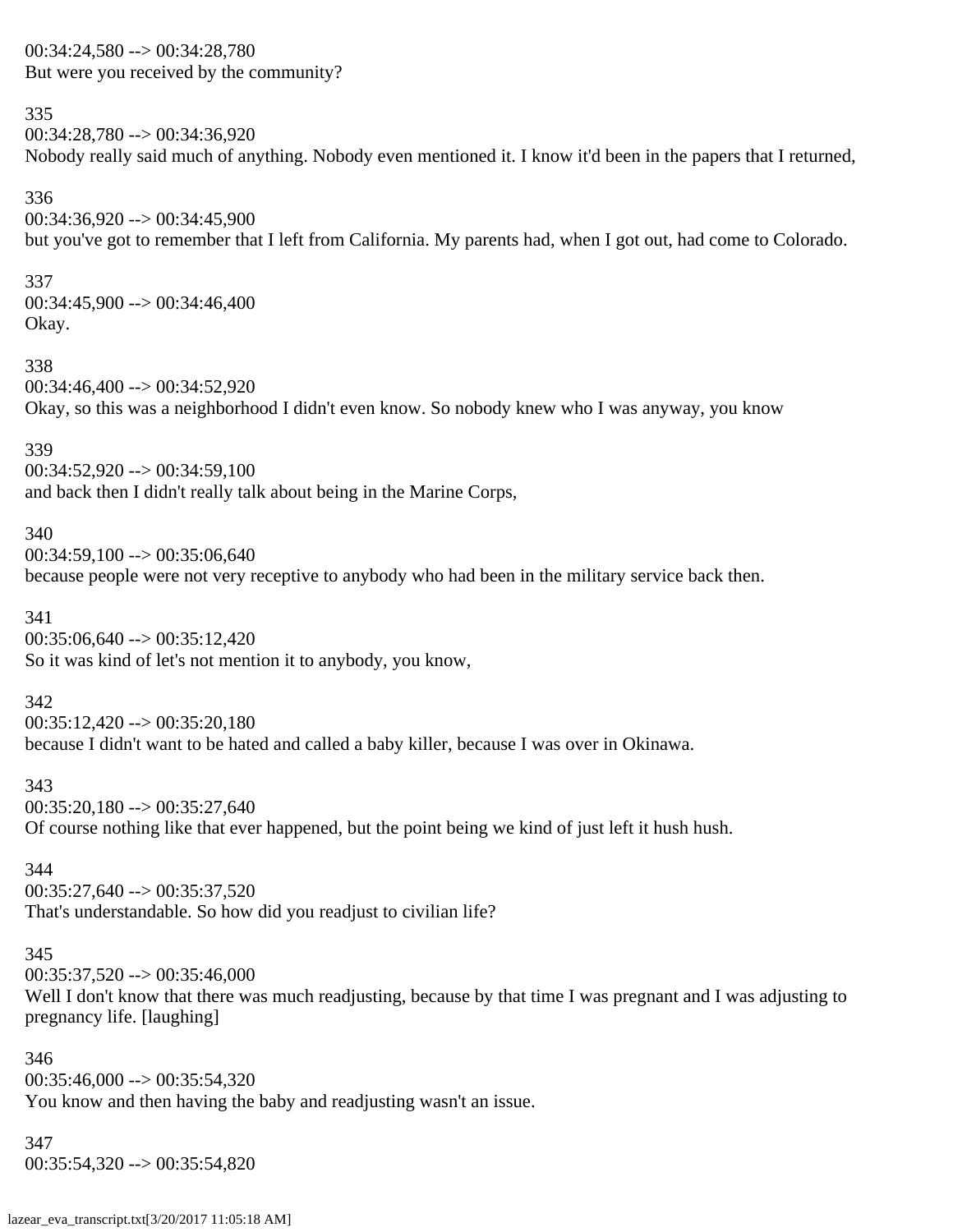Okay.

348  $00:35:54,820 \rightarrow 00:36:00,040$ Yeah because like I said I was back with my parents and my dad had a strong hand anyway.

349

00:36:00,040 --> 00:36:07,360 So yeah, I was okay and then when my husband came home and we moved back to California.

350

00:36:07,360 --> 00:36:11,700 Okay, so what did you guys do when you were in California?

351

 $00:36:11,700 \rightarrow 00:36:20,740$ 

I was... when he came back I was like eight months, seven - eight months pregnant and we lived in Glendale

352 00:36:20,740 --> 00:36:28,660 and he worked the television studios,

353 00:36:28,660 --> 00:36:34,780 KTLA Channel 5 where he would make sets. He was a carpenter, makes... an electrician and things like that

354

00:36:34,780 --> 00:36:45,860

and he made sets for them, but it was union work and we were just beginning that quota system where you had to have so many blacks, so many Hispanics, so many whites

355

 $00:36:45.860 \rightarrow 00:36:57.460$ and there were often times where he wouldn't get called, because they didn't have their quota, they had to find a black person or a Hispanic or Asian or somebody. You know,

356

00:36:57,460 --> 00:37:08,980 so he decided to go back in. So we were out of the Corps... I would say within six months he was back in.

357 00:37:08,980 --> 00:37:10,980 he just, he wanted back in.

358  $00:37:10,980 \rightarrow 00:37:11,660$ Okay.

359 00:37:11,660 --> 00:37:16,800 So then I became a military wife and that was easy because I was used to the military, so.

360 00:37:16,800 --> 00:37:17,840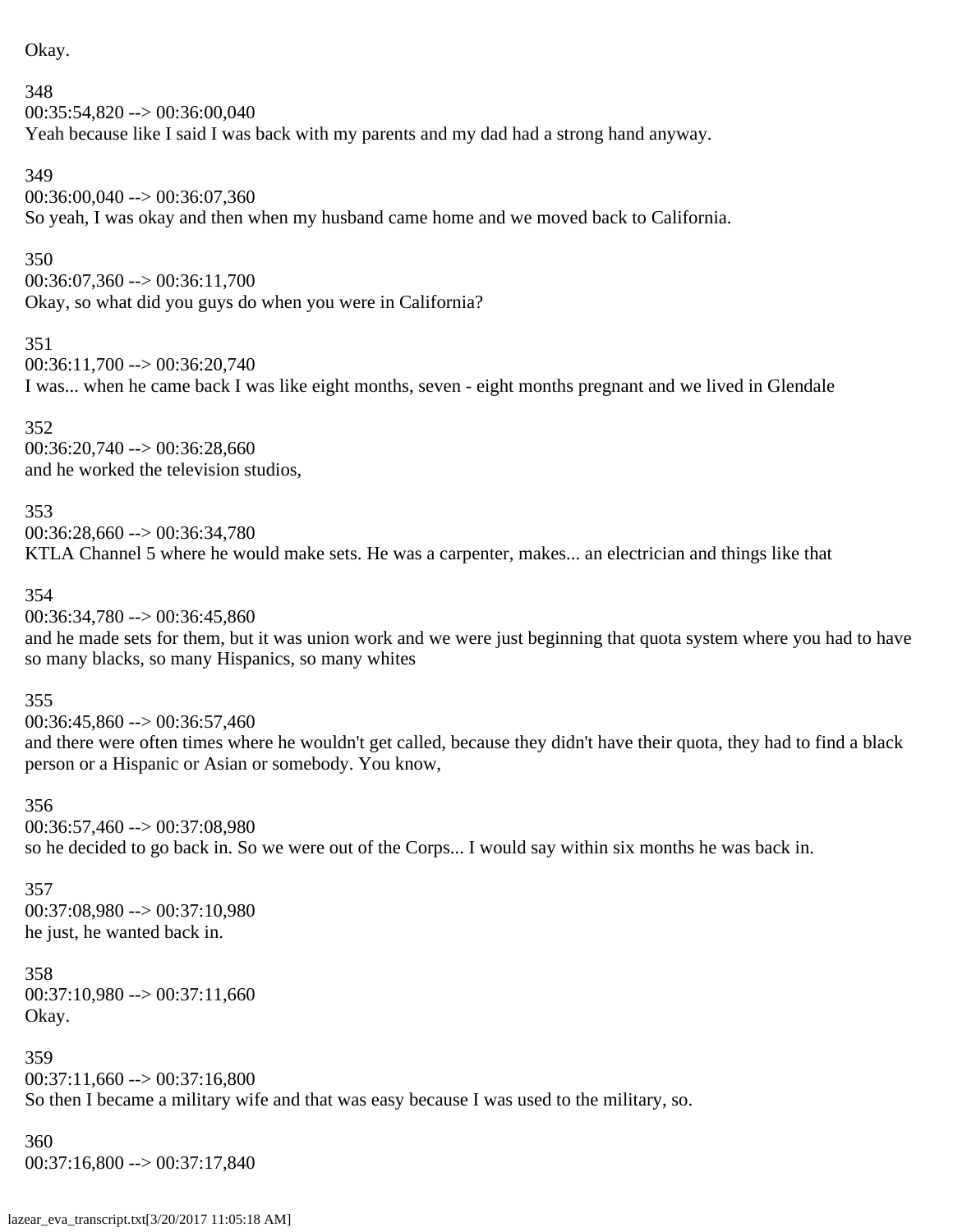And you already knew what to expect.

361 00:37:17,840 --> 00:37:18,340 Yeah. 362 00:37:18,340 --> 00:37:28,200 Unfortunately, the first man I married was a wife beater and he wanted to go to DI school 363 00:37:28,200 --> 00:37:35,520

and I said if he did, I would leave him, because they weren't allowed to hit recruits

364 00:37:35,520 --> 00:37:41,840 and I knew that if he came home angry and frustrated, that he'd take it out on me and so

365 00:37:41,840 --> 00:37:47,340 I said you do that and I'll leave. So he became a recruiter instead.

366 00:37:47,340 --> 00:37:56,240 He went back to Okinawa for a full year and that's when I decided that I didn't want to go back to an abusive marriage

367 00:37:56,240 --> 00:38:00,820 and ended up telling him that when he came back I wanted a divorce.

368 00:38:00,820 --> 00:38:08,540 Of course he called me from Okinawa and said I had another man and that's why I was doing this and blah, blah, blah.

369 00:38:08,540 --> 00:38:19,220 So when he came back six months later, I left. He told me he would change, he didn't, I left, so.

370 00:38:19,220 --> 00:38:21,420 So what did you do after that?

371 00:38:21,420 --> 00:38:28,200 Came back from Washington D.C. where we were stationed, was headed to Colorado where my sister lived

372 00:38:28,200 --> 00:38:33,240 and she had told me that I could have the whole basement area, me and the kids.

373 00:38:33,240 --> 00:38:38,560 Stopped in Springfield where we had lived for a while, because he was stationed at Wright-Patt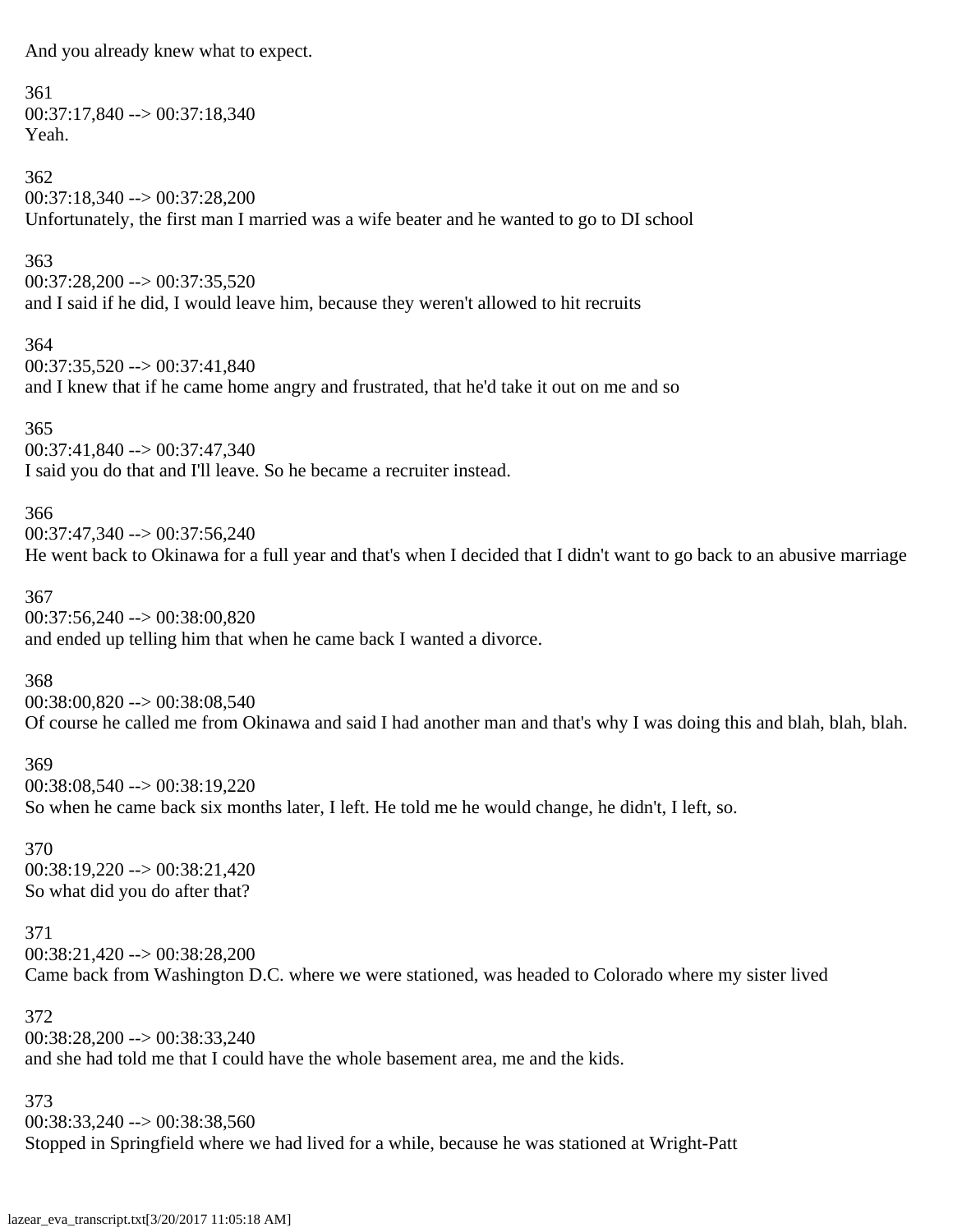00:38:38,560 --> 00:38:49,900

and a girlfriend said "just come and stay with me you know, especially if your still thinking that there's a chance the marriage will get back and be mended".

375

00:38:49,900 --> 00:38:58,400 And I had thought that, I had thought that perhaps he would realize -- stupidly -- what he had missed,

376

00:38:58,400 --> 00:39:10,180

you know and that he would change. So anyway, I stayed in Springfield and then two years later ended up finally divorcing him and married someone else.

377  $00:39:10,180 \rightarrow 00:39:15,320$ What did you do while you were in Springfield?

378 00:39:15,320 --> 00:39:26,440

I had been going to school from the time that my son was born in 1973, started back in school,

379

00:39:26,440 --> 00:39:38,260 graduated from... graduated in the top part of the class, straight As from Arizona Western and then transferred to Wright State

380

00:39:38,260 --> 00:39:46,740 and then I was working on my... during the divorce and the separation, I was working on my Masters Degree.

381 00:39:46,740 --> 00:39:48,420 So what are your degrees on?

382 00:39:48,420 --> 00:39:56,980 My degree is in, well Associates of Arts was just in general classes.

383 00:39:56,980 --> 00:40:04,660 The I got a B.A. in English and then I got an M.S. in Education, Teaching actually.

384 00:40:04,660 --> 00:40:05,860 So have you been teaching?

385  $00:40:05,860 \rightarrow 00:40:10,740$ Yes, I've been teaching for thirty years. Yeah, there goes my dream of being a lawyer.

386  $00:40:10,740 \rightarrow 00:40:12,160$ [laughing]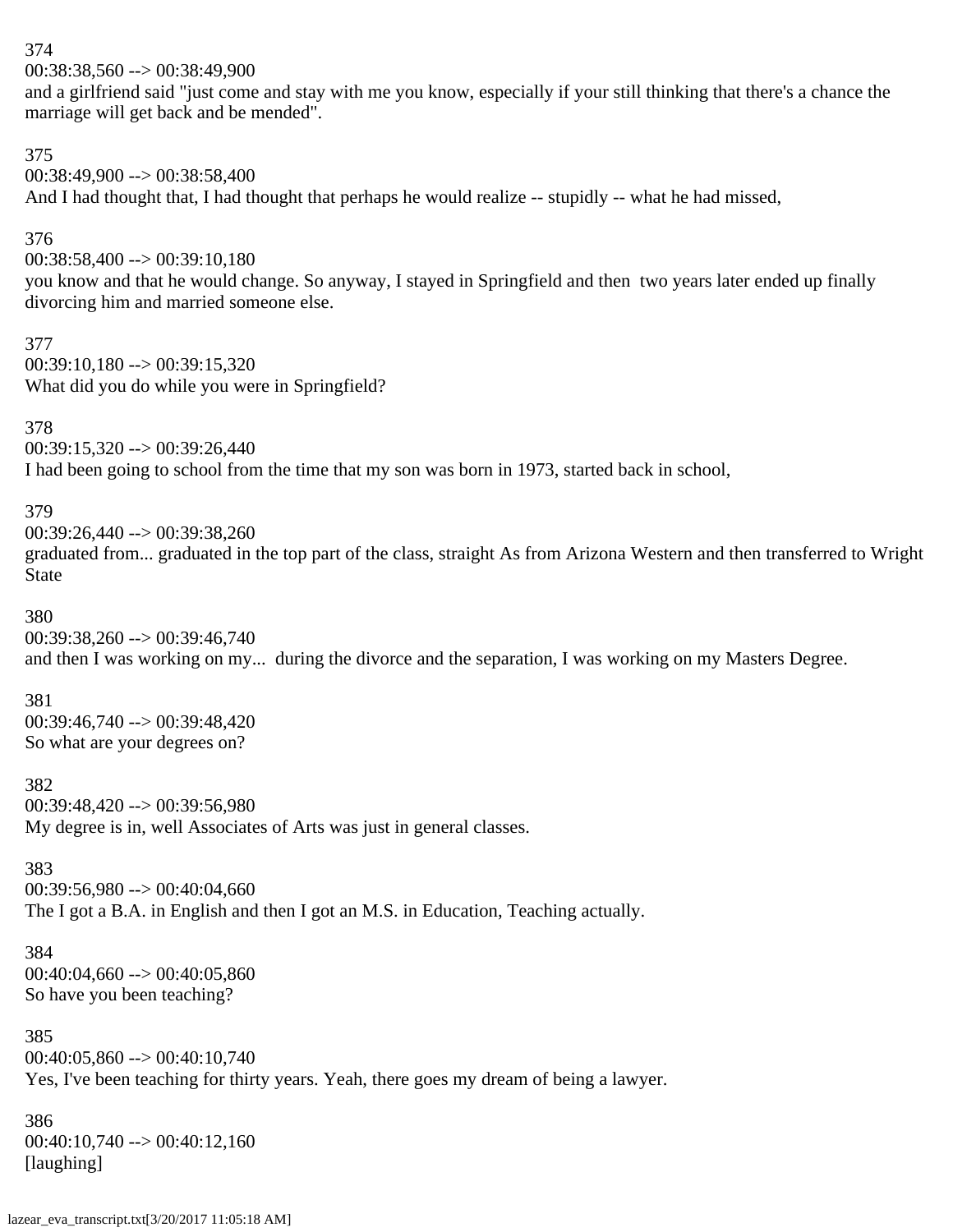$00:40:12,160 \rightarrow 00:40:22,100$ 

Yeah I taught for thirty years. It's not something I wanted to do at first. When I married my second husband, he had three kids, we had two more.

### 388

00:40:22,100 --> 00:40:30,340 So with my kids, his kids, our kids we had seven and we couldn't make it on one paycheck.

### 389

 $00:40:30,340 \rightarrow 00:40:36,460$ So I was going to school, I was working at odd jobs,

### 390

 $00:40:36,460 \rightarrow 00:40:52,420$ 

and then finally one day I came home from school. His dad and he had been talking to me about being a teacher, being home all summer,

### 391

 $00:40:52,420 \rightarrow 00:41:02,760$ 

it was an eight to three job and nothing, you know and I knew better, because I taught at Wright State for a couple years as a TA and I knew the amount of work there was in it

### 392

00:41:02,760 --> 00:41:12,940 and I told them, I said " if you want me do this that's fine, but understand that it's not eight to three, that it's a lot more hours that I'm going to devote",

### 393

00:41:12,940 --> 00:41:22,240 because I'm a very meticulous person and a perfectionist. So we talked about it and they said "yeah, go for your degree".

# 394

00:41:22,240 --> 00:41:27,400 So I went back to UD and got my degree and then started teaching.

395 00:41:27,400 --> 00:41:28,380 Okay.

#### 396

 $00:41:28,380 \rightarrow 00:41:37,040$ 

Yeah I started at Troy High School and then transferred. They were in money problems and they didn't rehire me.

### 397

 $00:41:37,040 \rightarrow 00:41:46,060$ 

They went two million dollars in debt and had to drop people. So then I got picked up by Springfield City Schools and that's where I was for twenty-eight years.

### 398 00:41:46,060 --> 00:41:47,040 Well okay.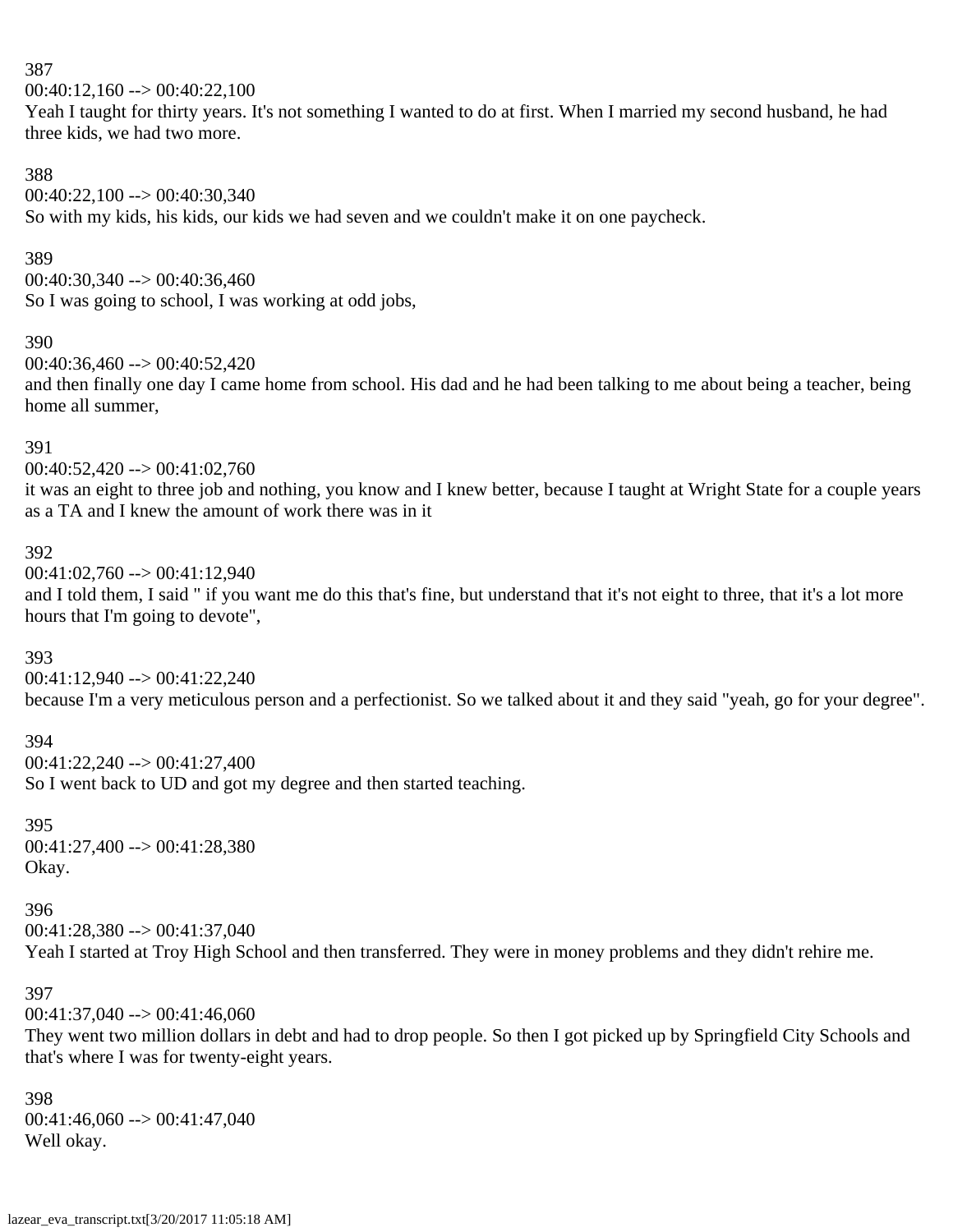399  $00:41:47,040 \rightarrow 00:41:55,440$ Yeah, teaching English in high school.

400

 $00:41:55,440 \rightarrow 00:42:00.280$ So how did your military experience affect your life?

401

00:42:00,280 --> 00:42:07,960 My kids say, students, my students say I'm very military oriented.

402 00:42:07,960 --> 00:42:11,820 I'm a no nonsense person. If I say don't talk, don't talk.

403  $00:42:11,820 \rightarrow 00:42:16,660$ You know, I tell them I was a sergeant in the Marine Corps, don't give me any guff, you know.

404

 $00:42:16,660 \rightarrow 00:42:24,820$ When I was teaching summer school, if the kids were late I'd make them do pushups or go to the principle's office or whatever.

405 00:42:24,820 --> 00:42:27,200 And they always invariably chose the pushups.

406  $00:42:27,200 \rightarrow 00:42:28,160$ Sure. [laughing]

407 00:42:28,160 --> 00:42:34,240 Okay, I think it taught me to be self reliant.

408 00:42:34,240 --> 00:42:46,340 I think it... even though I was weak in my marriage, because I stayed with the man for eight years.

409

 $00:42:46,340 \rightarrow 00:42:54,060$ 

He was a Marine and so I was very drawn to that idea that I stay married

410

 $00:42:54,060 \rightarrow 00:43:04,320$ 

and I was committed to my vows. I think once I broke away from that, I think I had a better handle on things in my own life.

411 00:43:04,320 --> 00:43:06,580 I knew I could take care of myself, you know.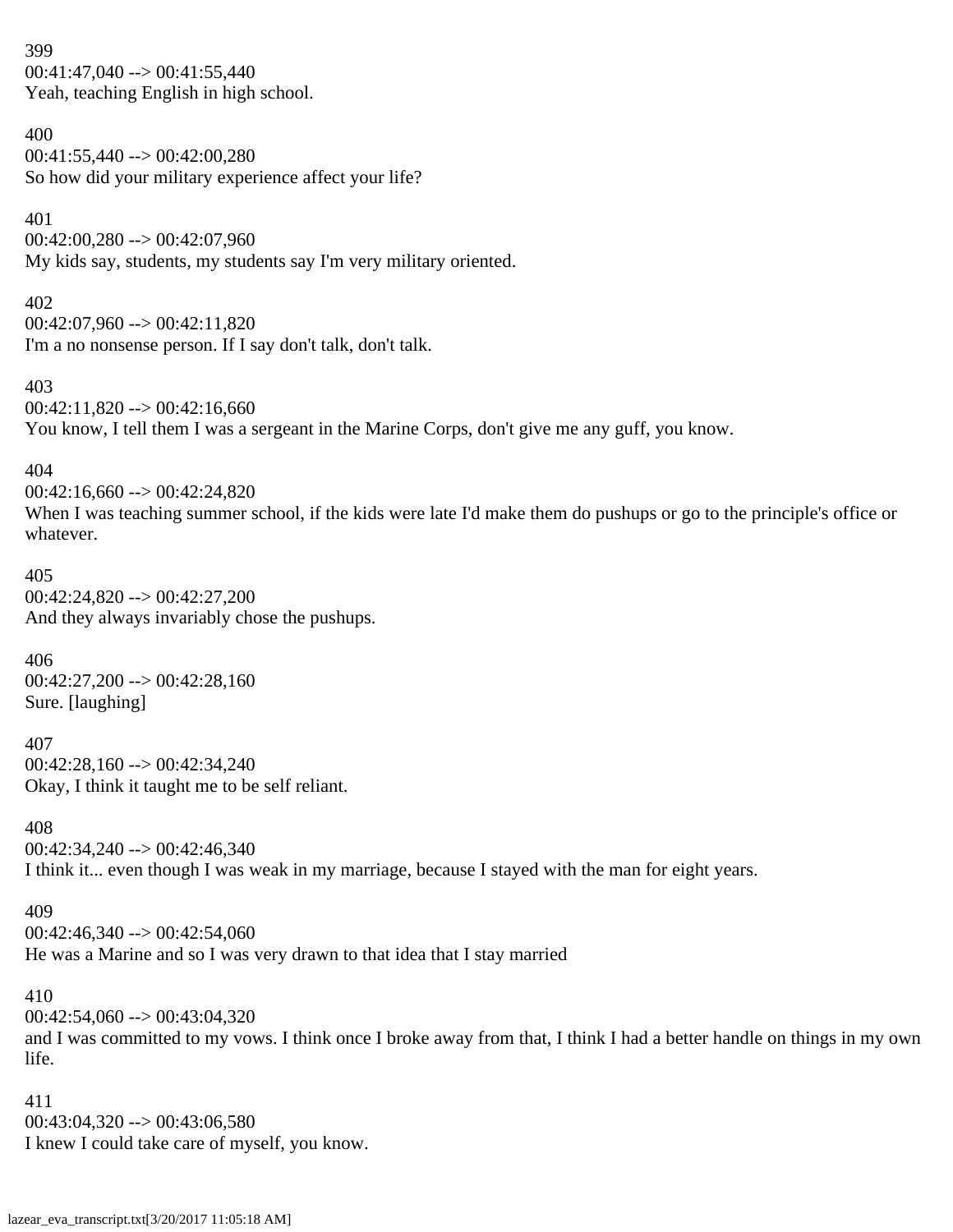```
412
00:43:06,580 \rightarrow 00:43:15,720My father doesn't believe that women can do anything... or my father didn't believe that women could do anything is
probably the fact that I did,
413
00:43:15,720 --> 00:43:21,300
but he didn't believe women should have the role in society that they... the equal role.
414
00:43:21,300 \rightarrow 00:43:26,000Women were never equal. My mom totally depended on him.
415
00:43:26.000 \rightarrow 00:43:34.120And so I learned that from him. So I took care of my husband and met his needs instead of meeting mine
416
00:43:34,120 --> 00:43:44,540
and then married another marine -- something about marine -- married another marine and he left after twenty-five
years.
417
00:43:44.540 \rightarrow 00:43:50.860So I think I was too independent. You know, he was old school.
418
00:43:50,860 --> 00:44:01,280
He wanted a woman who do his bidding and be you know, beneath him and I was not willing to do that, never will.
419
00:44:01,280 --> 00:44:02,100
Sure.
420
00:44:02,100 --> 00:44:07,460
And so now I've been divorced for ten years and happier than I've ever been.
421
00:44:07,460 --> 00:44:08,320
Good for you.
422
00:44:08,320 \rightarrow 00:44:12,220Yeah. [laughing]
```

```
423
00:44:12,220 --> 00:44:19,060
So how has your military service impact your feelings about war and the military in general?
```
00:44:19,060 --> 00:44:26,780 I can tell you that it irritates me when people say bad things, negative things about our servicemen.

424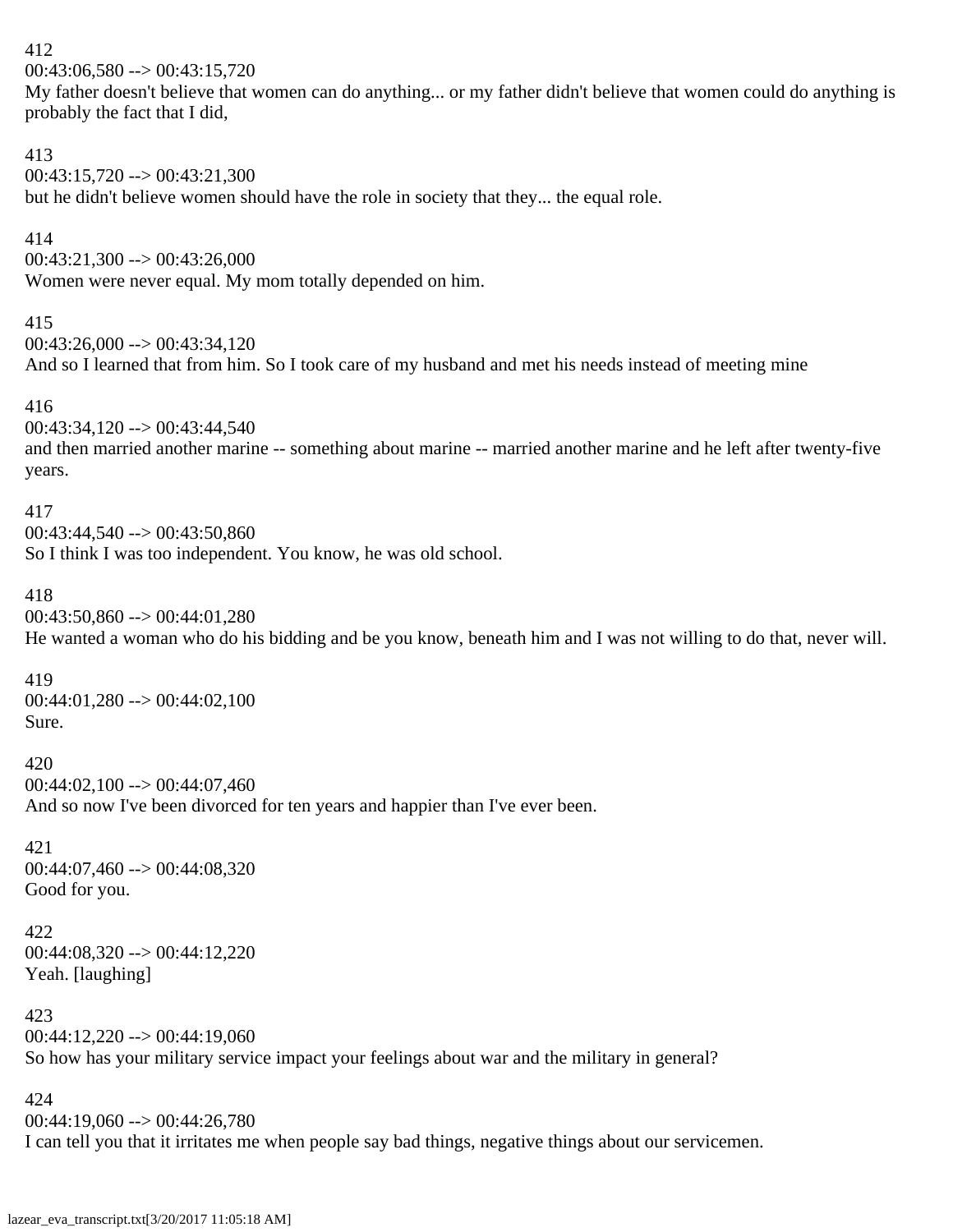00:44:26,780 --> 00:44:36,280

It also irritates me when people don't seem to care about what happens to a disabled vet

# 426

00:44:36,280 --> 00:44:44,160

or what happens... the person I'm seeing right now had prostate cancer form agent orange.

# 427

00:44:44,160 --> 00:44:56,740

I know a lot of marines that have come back sick, you know and they're critical of why they're getting the extra money or whatever.

# 428

 $00:44:56,740 \rightarrow 00:45:05,020$ 

I can tell you that when I was married in that twenty-five years, my husband lost his job and for fourteen months couldn't buy a job

# 429

 $00:45:05,020 \rightarrow 00:45:09,420$ during the recession, the Reagan years in the eighties.

# 430

 $00:45:09,420 \rightarrow 00:45:15,960$ 

Couldn't buy a job and if it wasn't for veterans services I would have lost my house.

# 431

00:45:15,960 --> 00:45:21,400 So being a veteran has its advantages and it has impacted me.

# 432

 $00:45:21,400 \rightarrow 00:45:27,060$ I'm very proud of that, that I'm a Marine. I mean you ask anybody, I'm...

# 433

00:45:27,060 --> 00:45:32,420

in fact, I got a hat that says women veteran you know, because

# 434

 $00:45:32,420 \rightarrow 00:45:37,260$ most people will see on my license plate it says Marine Corps and they'll say "who's the marine?" and I'll say "I am".

# 435

 $00:45:37,260 \rightarrow 00:45:46,600$ 

"Really?" You know, because you don't associate women with marines, you just associated the men, the few, the strong, the proud.

# 436

 $00:45:46,600 \rightarrow 00:45:52,400$ Well we're the fewer, the stronger, the prouder, [laughing] you know.

# 437

 $00:45:52,400 \rightarrow 00:46:01,060$ 

So I think it impacts everything that I do. It has impacted who I've become.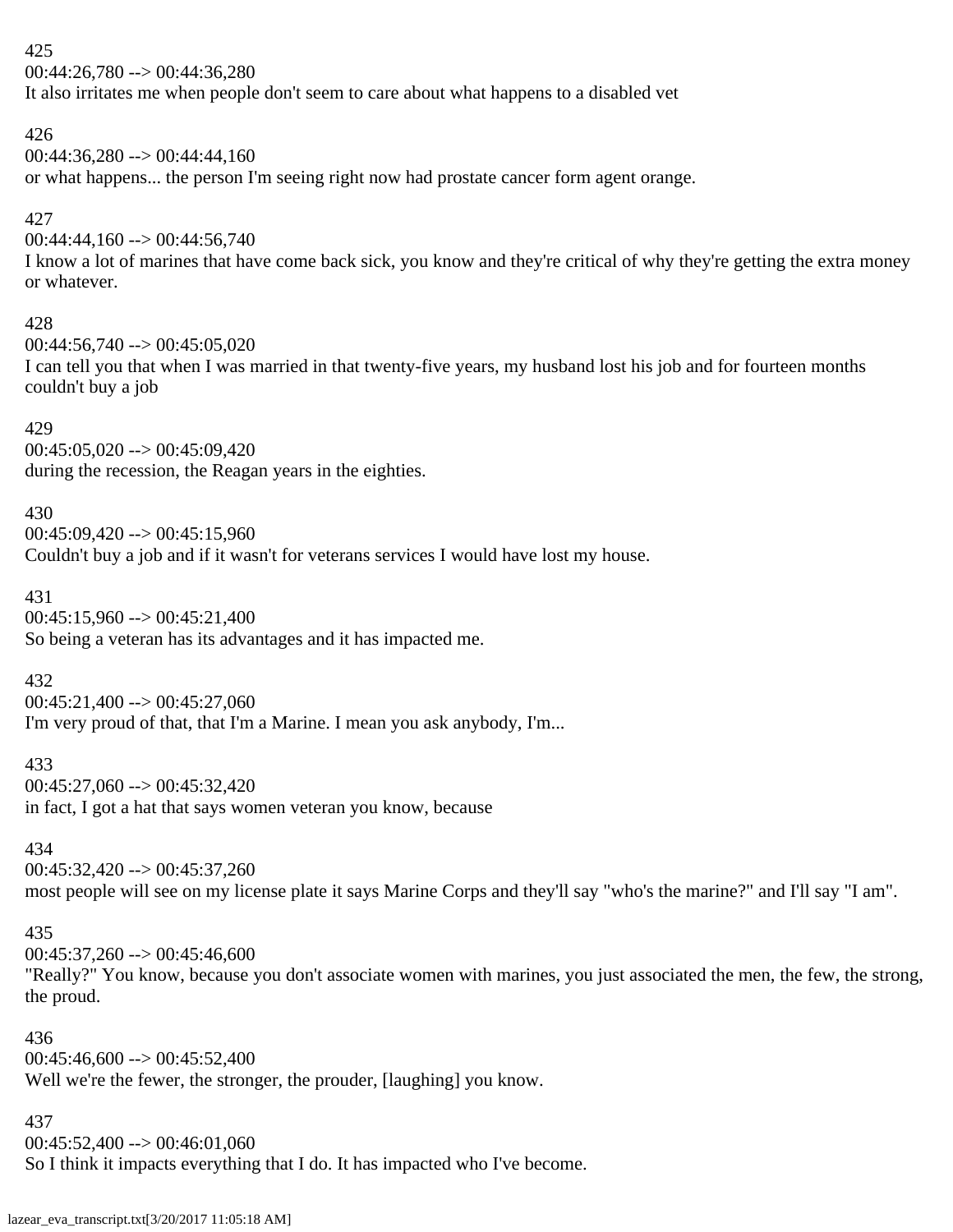$00:46:01,060 \rightarrow 00:46:09,940$ While I was in there was a time when I was almost raped and

### 439

 $00:46:09.940 \rightarrow 00:46:15.620$ 

just being a woman during those times and know women go through it even now and I'm thinking

# 440

00:46:15,620 --> 00:46:22,960

you know, how... we've got to do something about this, we've got to change something, we've got to do something, because this is not right.

### 441

00:46:22,960 --> 00:46:30,780

Guys when I was young all thought I was there for one reason and I wasn't that kind of a girl, I wasn't.

### 442

00:46:30,780 --> 00:46:42,560

I was raised in a strict Catholic family and you know, the person I married was the first person I'd ever been with you know and

### 443

 $00:46:42,560 \rightarrow 00:46:49,640$ there's a whole mentality out there of people who think women are doing it just to get a man.

### 444

 $00:46:49.640 \rightarrow 00:46:56.120$ My DI says the said thing. They think that women do it because they're butch...

### 445

00:46:56,120 --> 00:46:56,800 Umhmm.

### 446

00:46:56,800 --> 00:47:03,740 or women do it because I don't even know.

# 447

 $00:47:03,740 \rightarrow 00:47:14,180$ I just know that today when I talk about being a woman marine and how proud I am of that it makes my heart...

### 448

00:47:14,180 --> 00:47:23,200 even today to even talk about it makes my heart flutter a little bit, to know that I went through the toughest boot camp that they had.

### 449

00:47:23,200 --> 00:47:29,940

You know, I mean, I can't imagine the Air Force, the Army, or the Navy doing what we went through, you know.

### 450

00:47:29,940 --> 00:47:39,060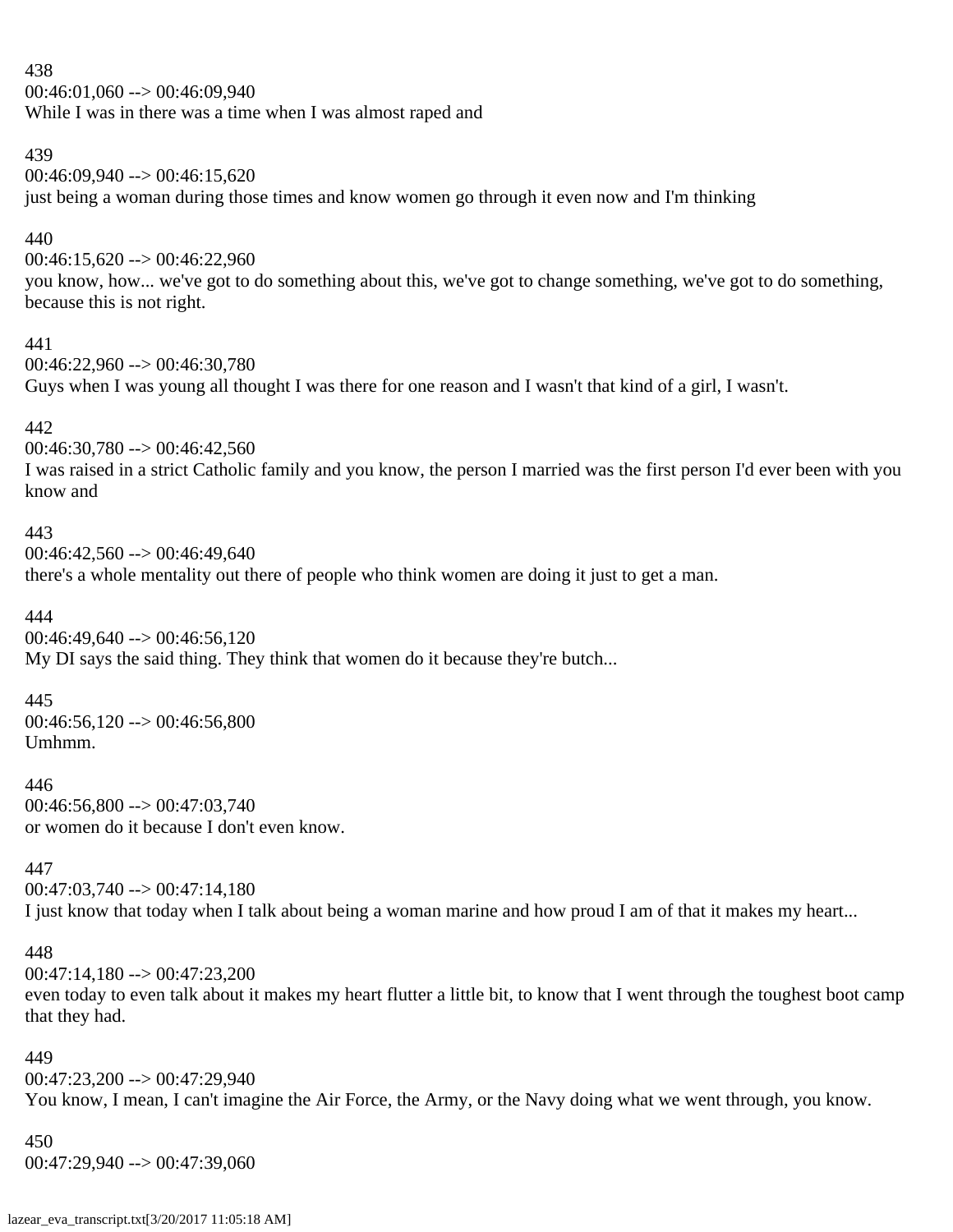I mean, they don't today do what the Marines do. So yeah, I'm very proud

### 451

 $00:47:39,060 \rightarrow 00:47:45,080$ and plus I also like the fact that the Marines have always been known to help children, Toys for Tots.

# 452

 $00:47:45,080 \rightarrow 00:47:55,860$ 

You know, I joined the Marine Corps League, because I wanted to help with Toys for Tots and there was a chapter in Springfield the Marine Corps League was in charge of.

### 453

 $00:47:55,860 \rightarrow 00:47:57,860$ So I joined the Marine Corps League for that reason.

454 00:47:57,860 --> 00:47:58,700 Okay.

# 455

00:47:58,700 --> 00:48:07,220

And now I'm treasurer of the Marine Corps League detachment in Springfield. So it keeps me busy. I've been commander of the Veterans Organization,

### 456 00:48:07,220 --> 00:48:14,200 the Veterans Council. I was commander fore three years.

457 00:48:14,200 --> 00:48:18,380 It's part of my life. Being a marine is part of who I am.

### 458

00:48:18,380 --> 00:48:23,080 Okay, are there any other organizations that you volunteer with?

### 459

 $00:48:23,080 \rightarrow 00:48:33,540$ Oh yeah, I'm with Kiwanis. I'm the advisor for the Key Club at Springfield High School. So I'm busy with that.

# 460

 $00:48:33,540 \rightarrow 00:48:41,360$ I help with the soup kitchen, I help at Second Harvest, I help at St. Vincent de Paul food pantry,

### 461

00:48:41,360 --> 00:48:46,980 we raise money for Pennies for Patients, which is Leukemia and Lymphoma Society.

# 462

 $00:48:46,980 \rightarrow 00:49:00,580$ We raise money for St. Jude's, we raise money for cystic fibrosis. So all that is part of my service back to the community.

# 463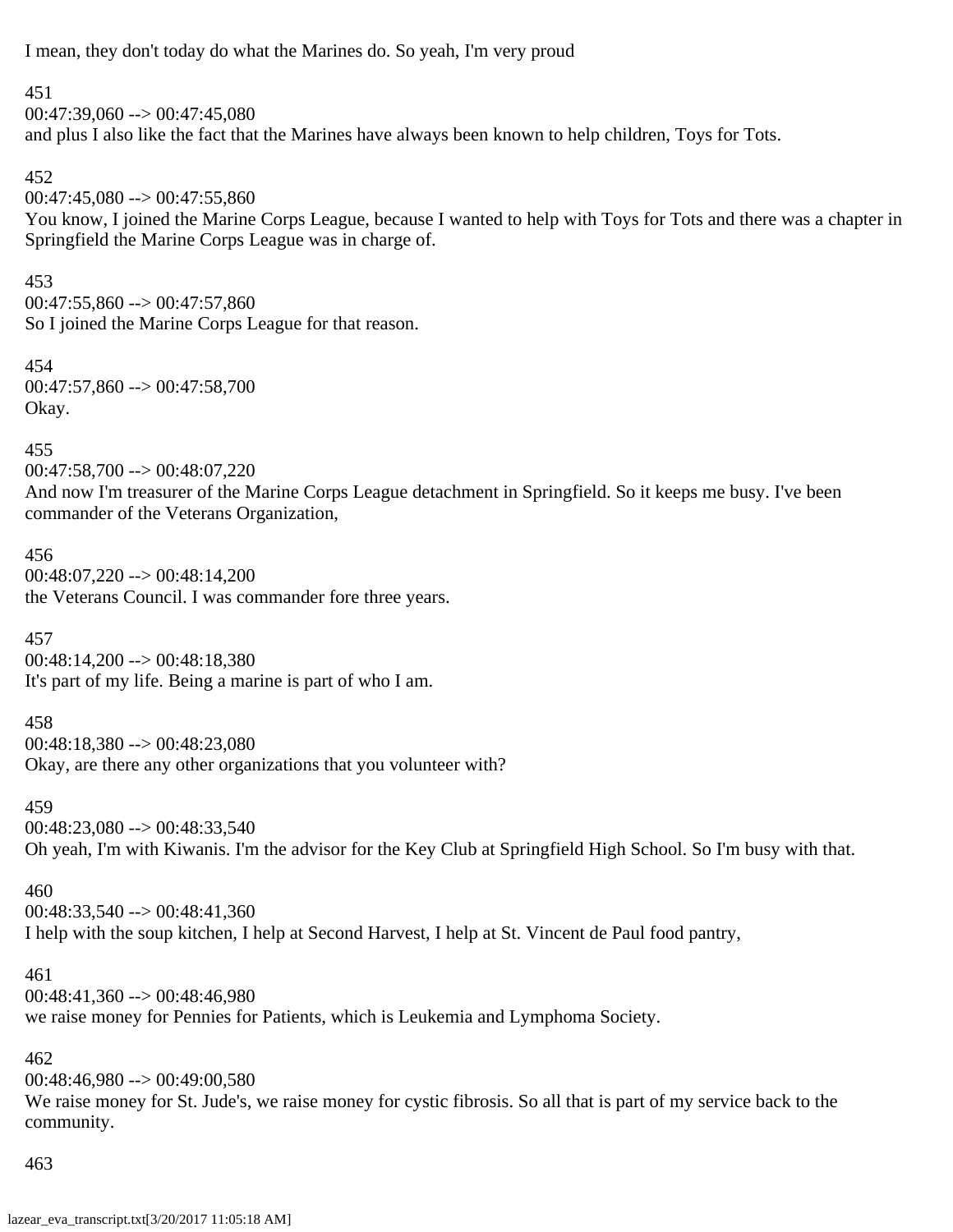### 00:49:00,580 --> 00:49:12,500

It just, I'm still not a citizen and part of the reason for that is because back when I got out I got a little bit upset with the government.

# 464 00:49:12,500 --> 00:49:20,040 I took the.. I was off at a job doing the same thing the military signed me up for: dispersing.

465  $00:49:20,040 \rightarrow 00:49:26,420$ They kept the job open for three months. I took the civil service exam and I don't even know how I did.

# 466

 $00:49:26,420 \rightarrow 00:49:36,040$ All I got back was "disqualified" right across, "not a citizen" and I thought to myself well I can serve two years of my life

### 467

 $00:49:36,040 \rightarrow 00:49:46,240$ and you're going to disqualify me from what you trained me to do, because I don't have a piece of paper that says permanent resident?

### 468

 $00:49:46,240 \rightarrow 00:49:55,960$ But it kind of made me think twice about was this the kind of government that I want to be associated with.

### 469

 $00:49:55,960 \rightarrow 00:50:01,360$ And then the other thing was I would've had to renounce my Australian citizenship and I didn't want to do that.

### 470

00:50:01,360 --> 00:50:02,200 Okay.

471

 $00:50:02,200 \rightarrow 00:50:07,800$ 

So I didn't. Now I'm thinking about becoming an American citizen.

### 472

 $00:50:07,800 \rightarrow 00:50:17,060$ I'm probably more proud of this country than anybody who was born here, because take it for granted.

### 473

 $00:50:17,060 \rightarrow 00:50:27,340$ 

But when you come in as an immigrant you know, you speak a different language and essential I spoke you know, when I came from Australia Is spoke a different language even though it was English.

#### 474

 $00:50:27,340 \rightarrow 00:50:32,600$ Half the time nobody understood me, because I had an accent and because I used different words

#### 475

 $00:50:32,600 \rightarrow 00:50:37,460$ 

and I could speak a different language as well you know, Hungarian.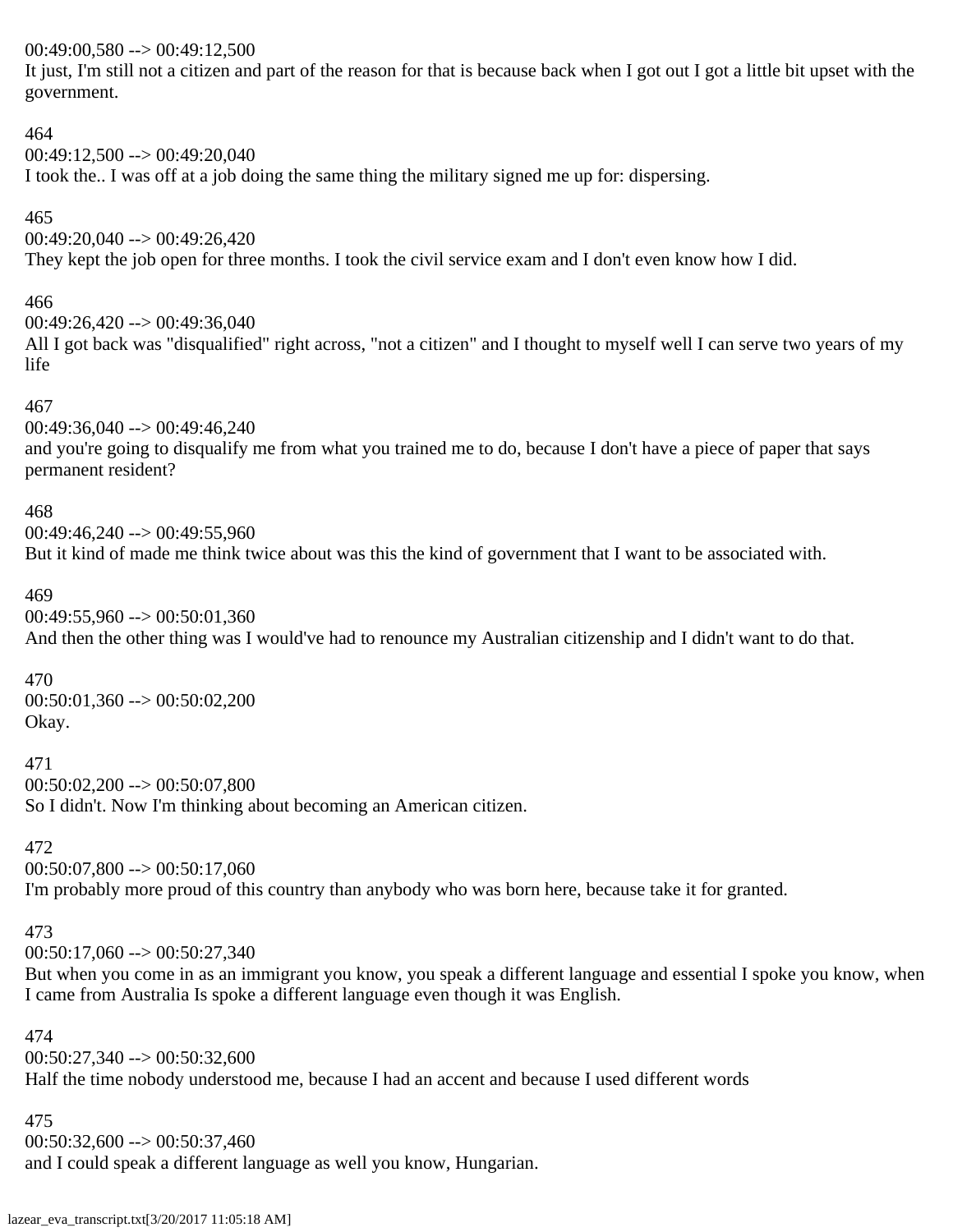### 476  $00:50:37,460 \rightarrow 00:50:45,440$

So you learn to appreciate you know, the finer points of where you're living.

# 477

```
00:50:45,440 --> 00:50:52,940
```
I've been back to Australia many a time. I would love to go back live there, but my children are all here and my children are all natural born citizens.

# 478

00:50:52,940 --> 00:50:55,520 So that's why I'm here.

### 479

 $00:50:55,520 \rightarrow 00:51:06,380$ Surely, so what message would you like to leave for future generations who will see this video?

### 480

 $00:51:06,380 \rightarrow 00:51:11,740$ 

The reason I went into the Marine Corps is because I wanted something.

# 481

 $00:51:11,740 \rightarrow 00:51:20,120$ 

It wasn't a man, it wasn't you know, metals and things like that. I wanted a college education

# 482

 $00:51:20,120 \rightarrow 00:51:30,760$ 

and what I want people to take away from this is you live in a country where college education is available to anyone who wants it.

# 483

 $00:51:30,760 \rightarrow 00:51:35,900$ You just have to find a way to get it.

# 484

 $00:51:35,900 \rightarrow 00:51:40,100$ My way happened to be the military. It happened to work out fine for me.

# 485

00:51:40,100 --> 00:51:47,360

Perhaps military is great for other people. I really think everybody should take a two year stint in the military.

# 486

 $00:51:47,360 \rightarrow 00:51:56,800$ 

I think it would make people realize the country that they live in is one of the greatest countries on this earth

### 487

 $00:51:56,800 \rightarrow 00:52:03,420$ and it will make people understand what it is to serve others,

### 488

 $00:52:03,420 \rightarrow 00:52:08,240$ 

because now my life is about serving right now. I'm retired,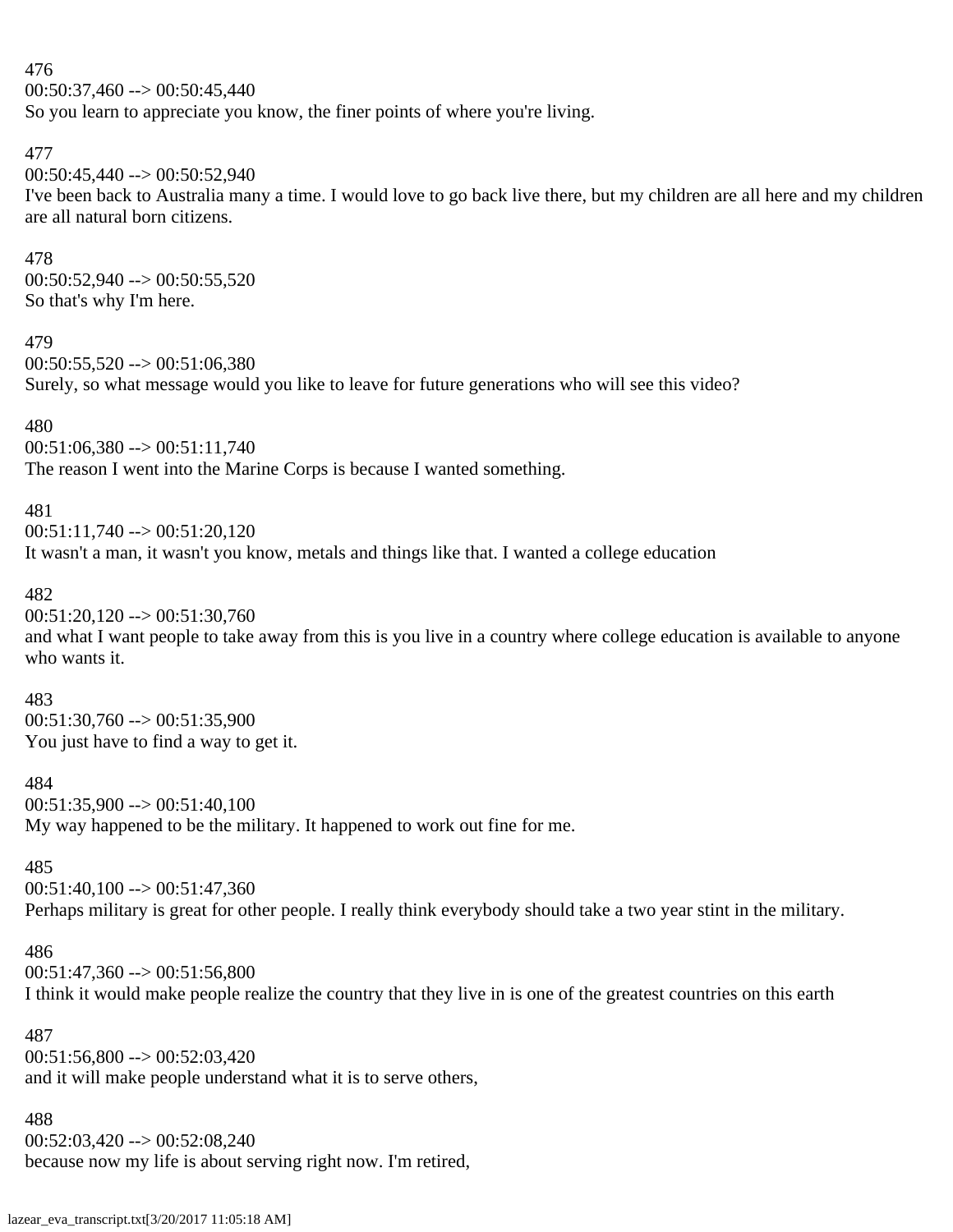$00:52:08,240 \rightarrow 00:52:14,580$ had thirty years in in teaching, I'm retired, I'm serving the community or at least trying to

### 490

 $00:52:14,580 \rightarrow 00:52:20,620$ and I want my children, my grandchildren to carry on that tradition

### 491

00:52:20,620 --> 00:52:31,860

and by looking at this video I want people to understand that service to the country is a great way to show and to give back

#### 492

 $00:52:31,860 \rightarrow 00:52:41,120$ 

what the country has given to them and I firmly believe that this country is probably one of the finest countries in the world.

#### 493

 $00:52:41,120 \rightarrow 00:52:48,860$ 

Even though I'm not a citizen I'm going to be probably becoming a citizen.

### 494

 $00:52:48,860 \rightarrow 00:52:56,140$ But even someone who's an immigrant can have an impact and

### 495

 $00:52:56.140 \rightarrow 00:53:04.360$ my impact on the world, I hope will be a legacy of my children and

#### 496

 $00:53:04,360 \rightarrow 00:53:11,860$ if my children can leave a legacy of giving service to God and country, that's all I ask for.

#### 497

 $00:53:11,860 \rightarrow 00:53:13,300$ (Voice from phone: "Excuse me, there is message for you")

### 498

00:53:13,300 --> 00:53:14,480 [laughing]

# 499

 $00:53:14,480 \rightarrow 00:53:19,300$ My phone tells me there is a message for me. [laughing]

### 500

 $00:53:19,300 \rightarrow 00:53:25,520$ Okay, so is there anything you feel like we haven't discussed that you'd like to add?

### 501

00:53:25,520 --> 00:53:32,960 No, I don't think so. I can honestly say that the two years that I spent in. Not quite two years, one year, eight months,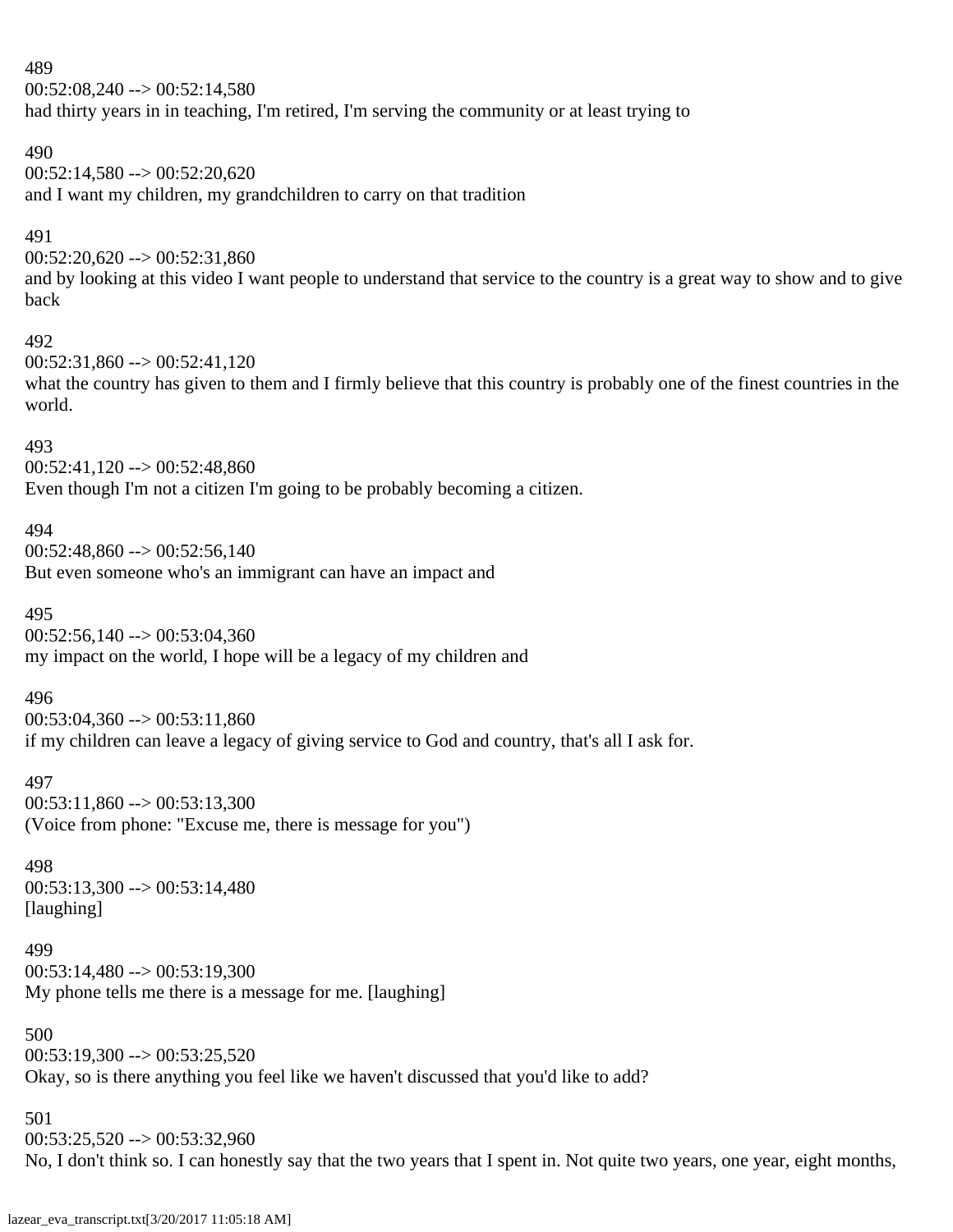and twenty-two days,

502

 $00:53:32.960 \rightarrow 00:53:38.080$ that the years that I spent in helped make me who I am today.

503  $00:53:38,080 \rightarrow 00:53:45,100$ And so knowing that it was definitely worthwhile, definitely worthwhile.

504

 $00:53:45,100 \rightarrow 00:53:57,600$ 

I have pride, I have you know, I have resilience, I can bounce back from any situation, and I love this country.

505 00:53:57,600 --> 00:53:59,820 And one last question.

506 00:53:59,820 --> 00:54:00,320 Sure.

507  $00:54:00,320 \rightarrow 00:54:04,280$ So how are you a part of the Honor Flight Dayton?

508 00:54:04,280 --> 00:54:12,240 Because I was in during Vietnam era they were calling on Vietnam war veterans

509

 $00:54:12,240 \rightarrow 00:54:20,140$ and the guy that I'm seeing knows that I was in the Marine Corps at the same time and he was in Vietnam

510 00:54:20,140 --> 00:54:28,600 and when they contacted him he asked if I could come along and be a part of it, because was in as well.

511

 $00:54:28,600 \rightarrow 00:54:40,440$ As soon as they heard I was female and that I was in the Marine Corps they jumped at the opportunity. So most amazing thing I've ever been through, most humbling, the most humbling,

512

00:54:40,440 --> 00:54:48,940

because while I never would have expected a reception like that when I came home in 1970,

513

00:54:48,940 --> 00:54:58,480 to see that reception now just filled my eyes with tears and to know that so many now regret

514

 $00:54:58,480 \rightarrow 00:55:06,720$ 

what are country did back then, you know, regret the fact that they didn't walk us home with open arms and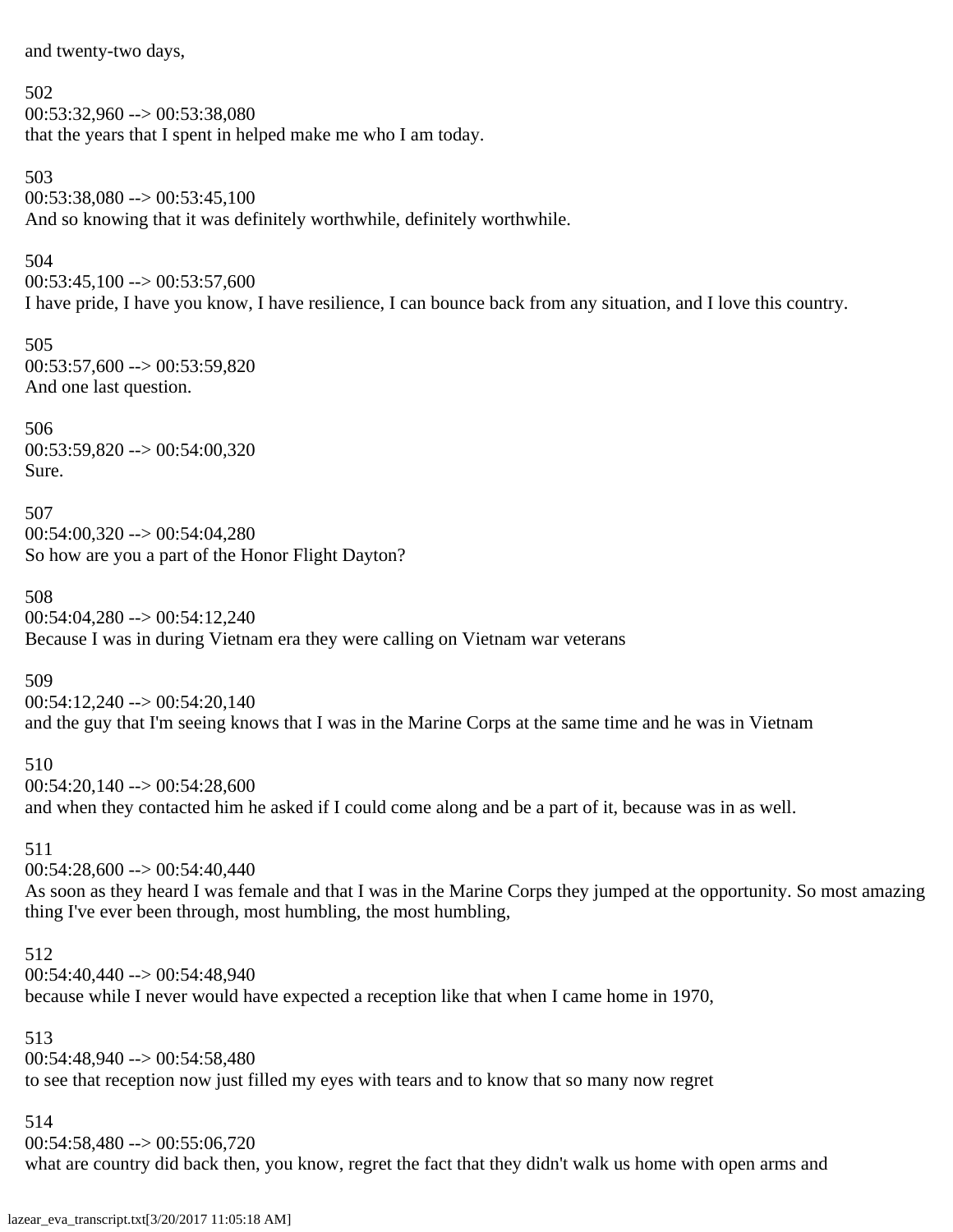$00:55:06,720 \rightarrow 00:55:22,880$ 

that they called us baby killers that they called us. I still believe that there is need for armed forces.

### 516

00:55:22,880 --> 00:55:30,880 I think under all circumstances our men and women in the service need to be taken care of when they get out.

# 517

00:55:30,880 --> 00:55:39,980 Absolutely need to be. They should have access to VA, all of them. I don't

### 518

 $00:55:39.980 \rightarrow 00:55:46.180$ and most veterans don't. If you make a certain amount of money you can't have access to any VA.

### 519

 $00:55:46,180 \rightarrow 00:55:55,260$ They should... I know they get extra points on civil service exams things like that and I was able to vie my military service

### 520

 $00:55:55.260 \rightarrow 00:56:01.860$ in order to complete my thirty years as a teacher, because the two years at Wright State didn't count.

### 521

 $00:56:01,860 \rightarrow 00:56:11,540$ So I believe that all veterans should be taken care of and their families.

### 522

 $00:56:11,540 \rightarrow 00:56:21,780$ It breaks my heart when I see someone struggling and they've been a vet and I think to myself why isn't anybody helping?

### 523

 $00:56:21.780 \rightarrow 00:56:32.120$ 

I'm going down next week to the VA hospital with another member of the Marine Corps League and we're going to visit some wheelchair bond vets

### 524

 $00:56:32,120 \rightarrow 00:56:40,540$ hoping to find someone who needs a home, because there's a man down there who's going to build a home completely free

# 525

 $00:56:40,540 \rightarrow 00:56:44,880$ for some veteran who is wheelchair bound.

# 526

 $00:56:44,880 \rightarrow 00:56:55,080$ 

So that's our object next month to go... next week rather, is to go down there and find a veteran so this man can build a house for him and his family